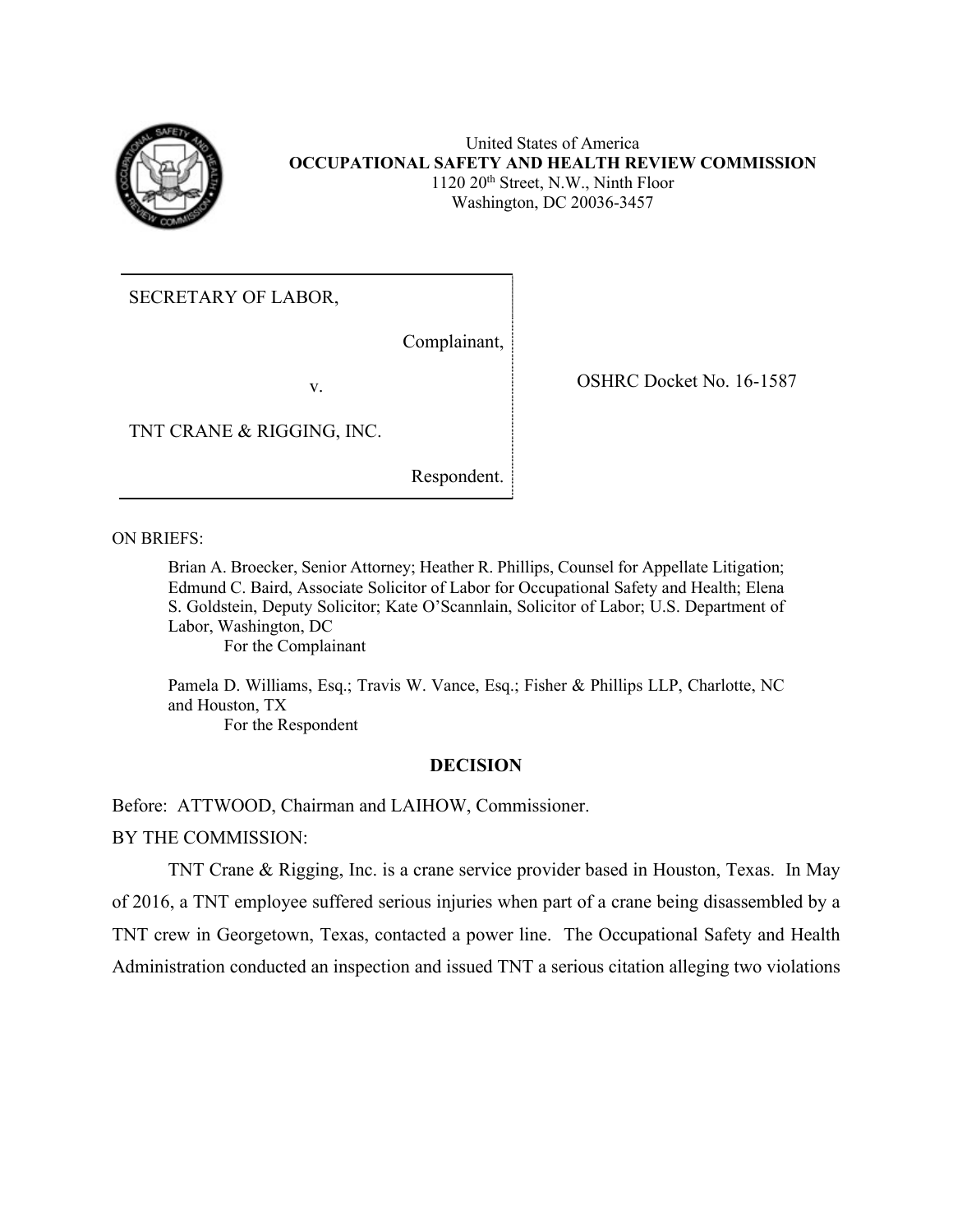penalty of  $$24,942$ .<sup>1</sup> of the Cranes and Derricks in Construction Standard, 29 C.F.R. § 1926.1400, with a proposed

 review, the Commission reversed the judge's decision, finding that the cited standards were *Rigging, Inc.*, No. 16-1587, 2020 WL 1657789 (OSHRC March 27, 2020). On remand, the judge affirm both citation items. Administrative Law Judge Brian A. Duncan vacated both citation items on the grounds that the cited provisions did not apply to the disassembly work being performed by TNT's crew. On applicable, and remanded for the judge to address the remaining issues in the case. *TNT Crane &*  again vacated both citation items, finding that the Secretary failed to establish TNT had knowledge of the alleged violative conditions. For the reasons discussed below, we reverse the judge and

## **BACKGROUND**

 On the day of the incident, two TNT employees, a spotter/rigger (SR1) and a crane operator, had finished a week-long project installing new antennas on a communications tower. The employees used a Grove GMK all-terrain 275-ton mobile crane to perform this work. With the project complete, their next task was to disassemble the crane for transport.

 plan for "breaking the crane down" and loading it onto a semi-truck trailer. The crew's responsibilities under the plan were as follows: the crane operator would operate the crane; SR2 would spot for the crane operator and hold the load line; the driver/rigger would drive the truck forward. During the disassembly process, the crane operator had to lower the boom onto the To assist with the crane's disassembly, TNT sent two additional employees—a second spotter/rigger (SR2) and a driver/rigger—to the worksite. All four employees met to discuss a that the boom would lay on; and SR1 would spot for the driver/rigger while guiding the truck trailer's flatbed with the assistance of the other crew members, so that the boom's extensions could be removed. When it came time to lower the boom, SR2 held a metal connector, known as a "beckett," at the end of the load line so that the line would stay taut during the boom's descent.

<span id="page-1-0"></span> C.F.R. § 1926.1407(d) for placing "[p]art of a crane/derrick, load line, or load (including rigging and lifting accessories) whether partially or fully assembled, . . . closer than the minimum <sup>1</sup> Item 1 alleges a violation of 29 C.F.R. § 1926.1407(b)(3) for exposing employees to the hazard of electrical shock by failing to use at least one of the measures required to prevent encroachment or contact with the power lines while disassembling the crane. Item 2 alleges a violation of 29 approach distance under Table A (see 1926.1408) to a power line."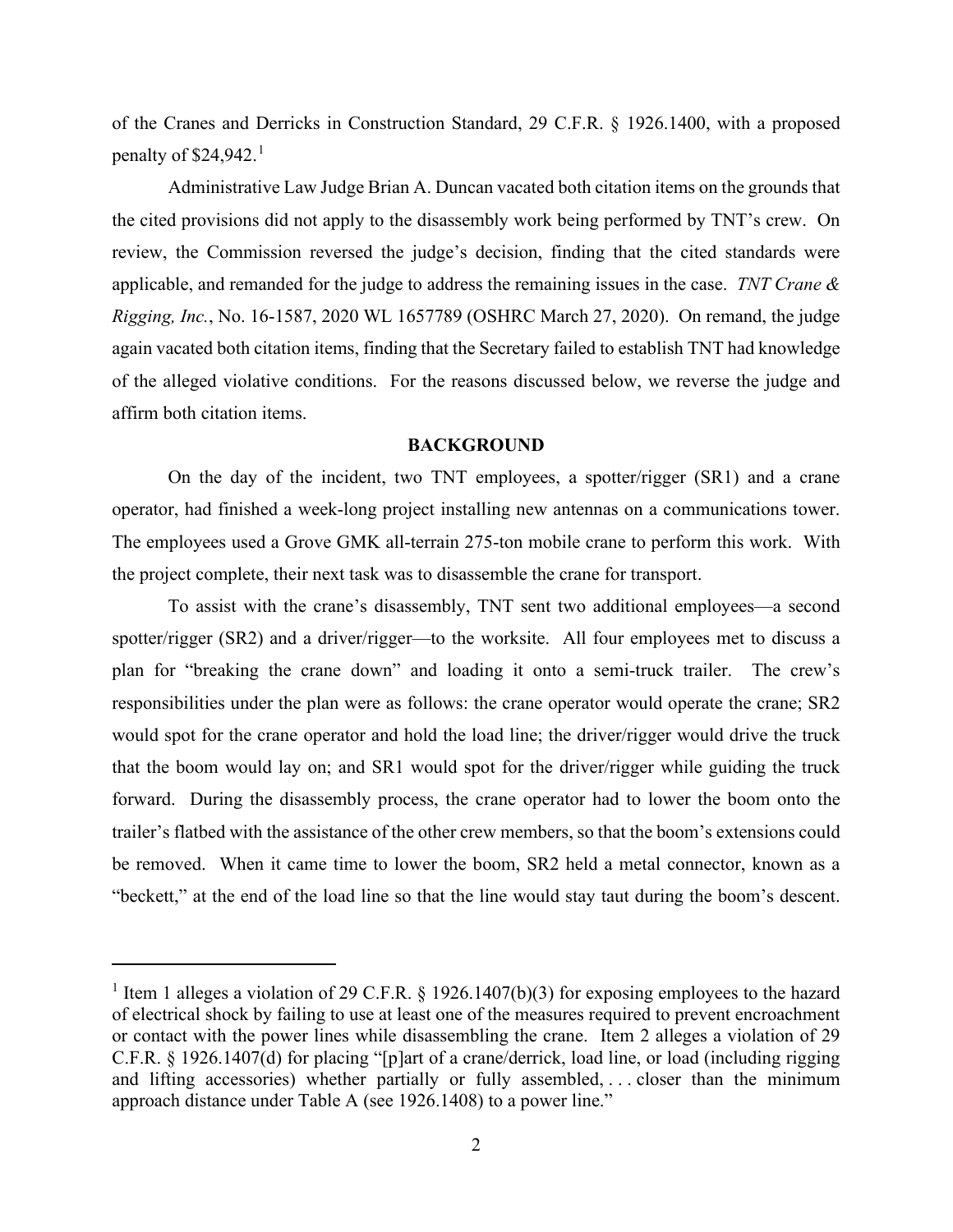As the crane operator lowered the boom, the load line held by SR2 contacted a 14,400-volt power line, electrocuting SR2. SR2 was hospitalized with severe burns and other serious injuries.

# **I. DISCUSSION**

 of the condition with the exercise of reasonable diligence." *Astra Pharm. Prods., Inc.*, 9 BNA to 350kV) – assembly and disassembly." To prove a violation, "the Secretary must show by a preponderance of the evidence that (1) the cited standard applies, (2) there was a failure to comply with the cited standard, (3) employees had access to the violative condition, and (4) the cited employer either knew or could have known OSHC 2126, 2129 (No. 78-6247, 1981), *aff'd in pertinent part*, 681 F.2d 69 (1st Cir. 1982). Here, the Secretary alleges violations of  $\S$  1926.1407(b)(3) (Item 1) and  $\S$  1926.1407(d) (Item 2), two provisions located in a section of the construction crane standard entitled "Power line safety (up

 As noted, we have already determined that these provisions apply to the work at issue. *TNT*  remaining elements of the Secretary's burden of proof and vacated both citation items. The judge *Crane*, No. 16-1587, at 11, 2020 WL 1657789, at \*8. On remand, the judge addressed the found that the Secretary established both noncompliance and exposure, but failed to establish that TNT had knowledge of the violative conditions. The only issue on review is whether the judge erred in finding that knowledge was not proven.

# **A. Knowledge**

 *Serv*., 18 BNA OSHC 2064, 2067 (No. 96-1719, 2000). It is well established under Commission precedent that the knowledge of a supervisor can be imputed to the employer. *See, e.g., Deep S.*  17 BNA OSHC 1731, 1732 (No. 93-373, 1996) (applying agency law's long-standing principle that corporation is charged with knowledge of its agents), *aff'd*, 122 F.3d 437 (7th Cir. 1997). To establish knowledge, the Secretary must show that the employer knew, or with the exercise of reasonable diligence could have known of a hazardous condition. *Kerns Bros. Tree Crane & Rigging Co.*, 23 BNA OSHC 2099, 2102 (No. 09-0240, 2012) (supervisor's knowledge is imputable to employer), *aff'd*, 535 F. App'x 386 (5th Cir. 2013) (unpublished); *Caterpillar, Inc.*,

 Here, the judge found that the crane operator was TNT's supervisor at the Georgetown worksite and that the alleged violative conditions stemmed solely from his misconduct because he created the disassembly plan and operated the crane that contacted the power line.<sup>[2](#page-2-0)</sup> As a result,

<span id="page-2-0"></span> because he lacked the power to hire, fire, or discipline employees. TNT, however, also concedes  $2$  TNT argues on review, as it did before the judge, that the crane operator was not a supervisor,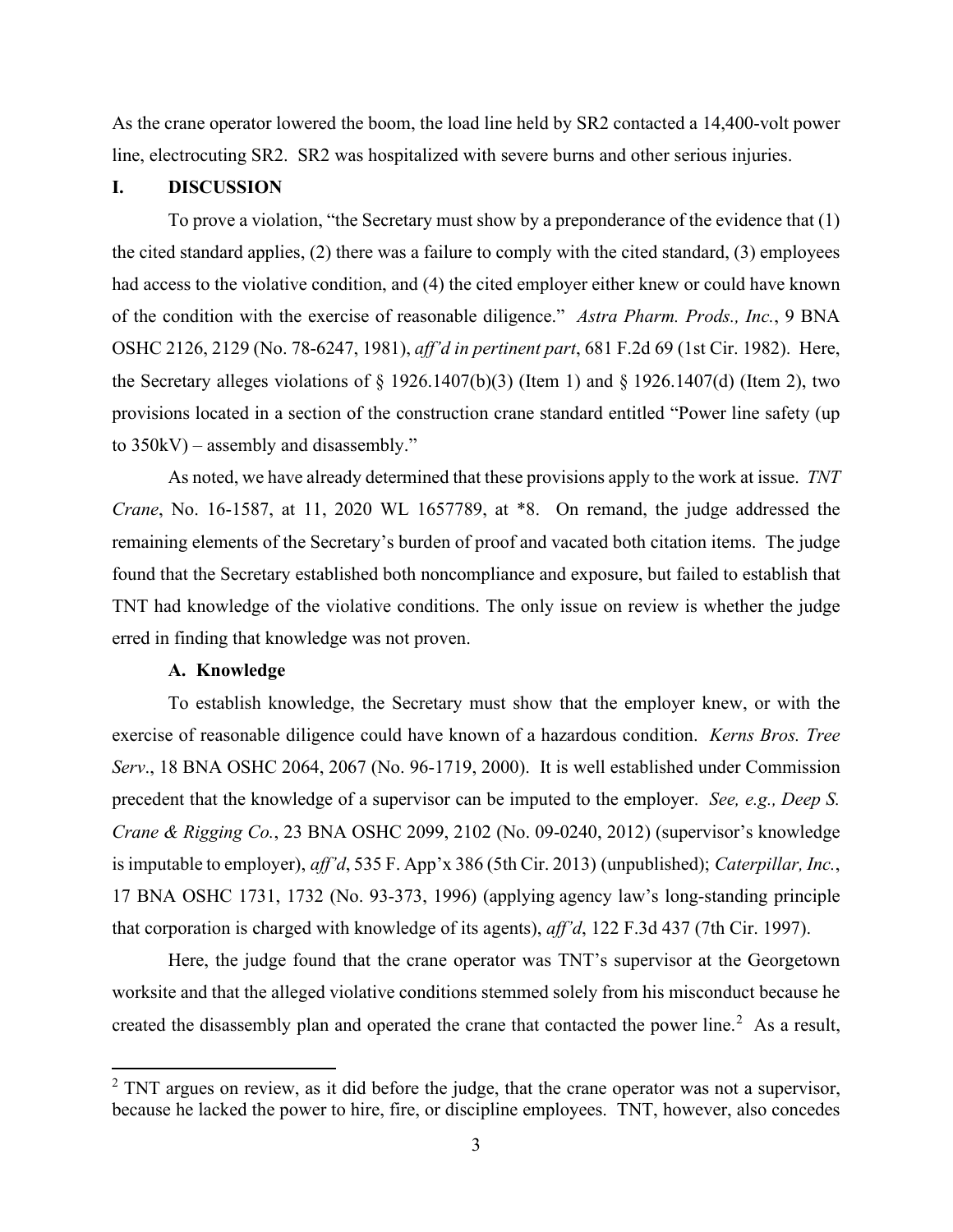misconduct was foreseeable before the supervisor's knowledge of his own misconduct could be imputed to TNT. [3](#page-3-0) In *Yates*, the court held that "a supervisor's knowledge of his own malfeasance F.3d at 608-09 (emphasis in original). According to the judge, the Secretary failed to show that the judge concluded that under the Fifth Circuit's decision in *W. G. Yates & Sons Constr. Co. v. OSHRC*, 459 F.3d 604 (5th Cir. 2006), the Secretary was required to establish that the supervisor's is *not* imputable to the employer where the employer's safety policy, training, and discipline are sufficient to make the supervisor's conduct in violation of the policy unforeseeable." *Yates*, 459 TNT's safety policies, training program, or audit and disciplinary program were deficient, and therefore the supervisor's misconduct was not foreseeable.

 TNT. In response, TNT defends the judge's ruling and claims that even if the entire crew was found to be engaged in the violative conduct, "it was [the supervisor's] misconduct . . . which On review, the Secretary argues that the judge erred in applying *Yates* because all of the crew members were engaged in the violative conduct at issue under each citation item and therefore it is the supervisor's actual knowledge of the entire crew's misconduct that is imputed to undergirded his crew's actions."

 We agree with the Secretary. As to Item 1, there is no dispute that the TNT crew disassembled the crane without a required protective measure in place to prevent encroachment. disassembled the crane without a required protective measure in place to prevent encroachment. Contrary to the judge's finding, the violative conduct occurred once the crew collectively began their disassembly work without such a measure in place—it was not the supervisor's plan for the work (which was in fact developed by the crew as a whole) or his operation of the crane. Indeed, the cited standard requires that the encroachment prevention measure be in place *before*  disassembly begins.

 that this issue is not before the Commission. We note that the record shows the crane operator, who himself testified that he was the onsite supervisor, was responsible for ensuring worksite safety and assessing the crew's understanding of work plans and practices.

<span id="page-3-0"></span> Texas, which is within the geographical area of the Fifth Circuit. *See* 29 U.S.C. § 660(a) ("Any person adversely affected or aggrieved by an order of the Commission . . . may obtain . . . review . . . in any United States court of appeals for the circuit in which the violation is for the District of Columbia Circuit . . . ."); *Kerns Bros. Tree Serv*., 18 BNA OSHC 2064, 2067  $3$  The Fifth Circuit is a relevant circuit here, as both the worksite and TNT's headquarters are in alleged to have occurred or where the employer has its principal office, or in the Court of Appeals (No. 96-1719, 2000) (Commission generally applies law of the circuit where it is probable a case will be appealed).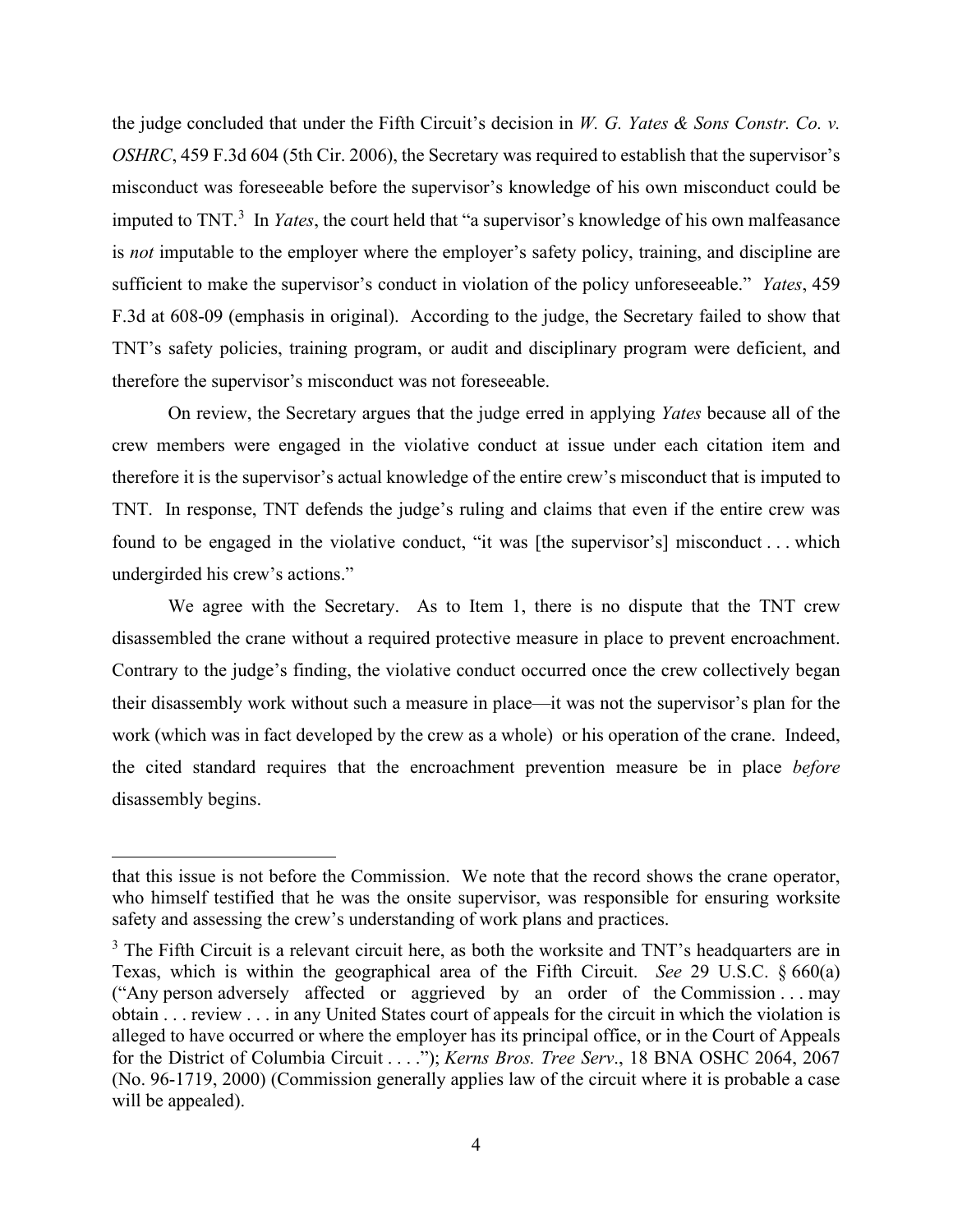Likewise, Item 2 involves the crew's collective failure to maintain the required Table A clearance during the disassembly process. The driver/rigger testified that he had to "back the boom down on top of the trailer so *we* could work directly off the trailer." And in positioning the truck, the driver/rigger testified that SR1 assisted by serving as spotter because "*we* [were] literally . . . driving at the power line with a trailer behind *us*."[4](#page-4-0) Thus, contrary to the judge's finding, the violative conduct was not limited to the supervisor's operation of the crane. trailer right up to the back of the crane" but made clear that maintaining the required clearance was a team effort: "[A]s the boom came down, *we* were going to drive the truck forward and lay the

 engaged in on the day of the incident. Indeed, the crew conducted a job safety analysis (JSA) execution of which required all of them to participate. During the JSA, two of the crew members the crane had been assembled without incident in the same location, they agreed to proceed. In short, both alleged violations rest on the work activities the entire crew collectively together and then met as a group to discuss the disassembly plan before starting their work, the expressed concerns with the plan, but after being reassured by the other two crew members that

 Because we find that TNT's entire crew collectively engaged in the violative conduct alleged in each citation item, the supervisor's knowledge of the other crew members' conduct is imputed to TNT without a showing of foreseeability. This is consistent not only with Commission precedent but also that of the Fifth Circuit. In *Angel Bros. Enter., Ltd. v. U.S. Dep't of Labor*, 18 makes here about its supervisor's role in the crew's violative conduct and affirmed the F.4th 827, 832 (5th Cir. 2021), the Fifth Circuit recently rejected the very same argument TNT Commission's decision to decline extending *Yates* to a situation involving a foreman who directed a subordinate to work in an unprotected excavation:

Angel Brothers' argument—that a supervisor's knowledge cannot be imputed to the employer when the supervisor authorizes, or takes some other active role in, a

<span id="page-4-0"></span> for maintaining tension on the load line. 29 C.F.R. § 1926.1401 ("To be considered a dedicated <sup>4</sup> We note that the cited provision only permits "a dedicated spotter who is in continuous contact with the equipment operator." 29 C.F.R. § 1926.1407(b)(3)(i). Here, the record shows that unlike SR1, SR2 did not qualify as a "dedicated spotter" under the crane standard's definition of that term because his sole responsibility was not to "watch the separation between the power line and the equipment, load line and load (including rigging and lifting accessories)"—he was also responsible spotter, the requirements of § 1926.1428 (Signal person qualifications) must be met and [the spotter's] sole responsibility is to watch the separation between the power line and the equipment, load line and load (including rigging and lifting accessories), and ensure through communication with the operator that the applicable minimum approach distance is not breached.").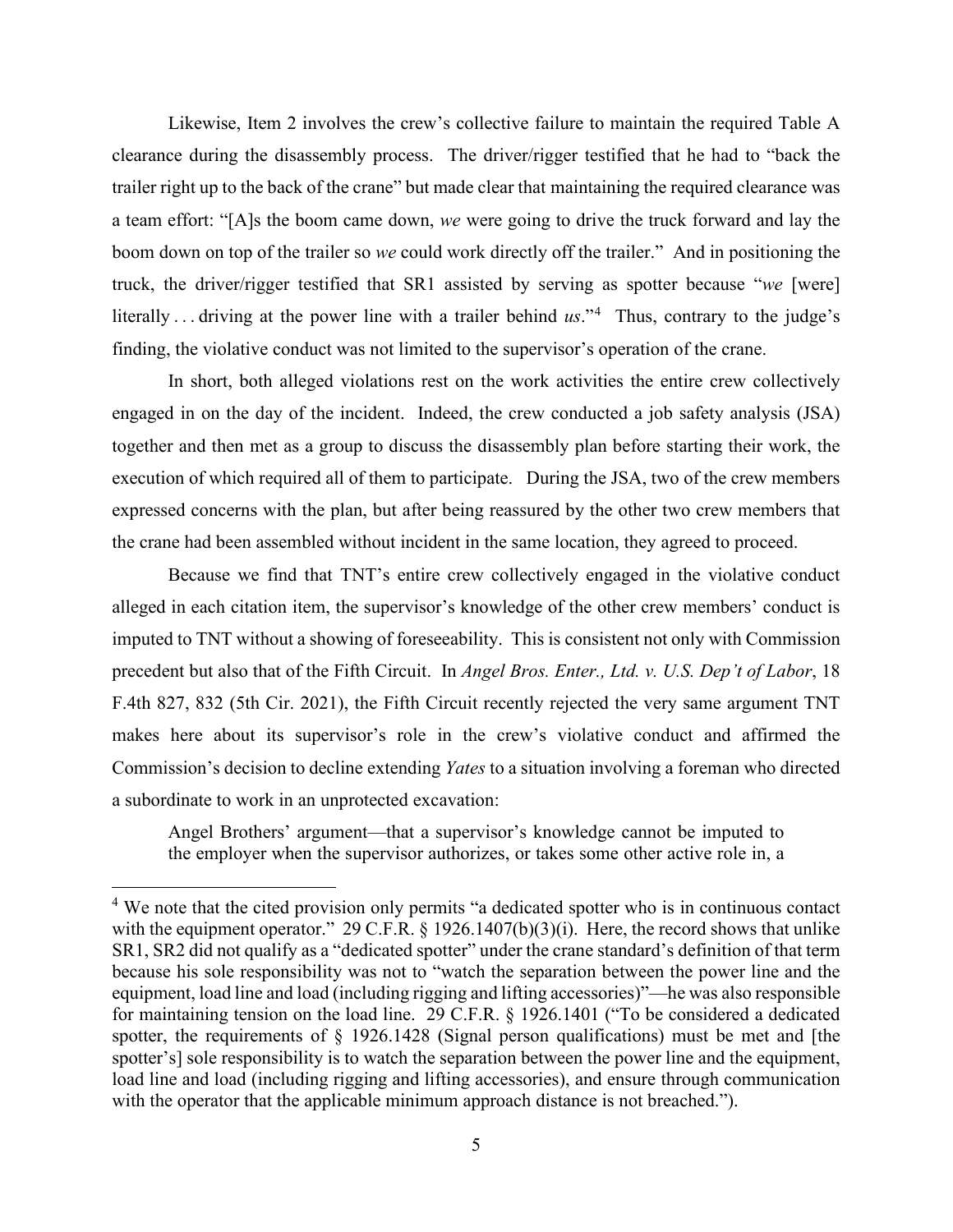subordinate's safety violation—finds no support in *Yates*, agency principles, or in other caselaw. Ordinary imputation principles thus apply. [The] [f]oreman[]'s knowledge of the crew member's safety violation is attributable to Angel Brothers.

 *Angel Bros. Enter., Ltd.*, No. 16-0940, 2020 WL 4514841 (OSHRC July 28, 2020). As the court explained, whether a supervisor engages in misconduct alongside a subordinate or authorizes a subordinate's misconduct." *Angel Bros.*, 18 F.4th at 833 (citing *Yates*, 459 F.3d at 607 (citation omitted)). Accordingly, under both Fifth Circuit and Commission precedent, the supervisor's showing. We therefore conclude the Secretary has met his burden of proving knowledge and thus subordinate to engage in misconduct, "both of those scenarios involve a subordinate's violation of safety rules so 'it is reasonable to charge the employer with the supervisor's knowledge' of the actual knowledge of the crew's violative conduct is imputable to TNT without a foreseeability all the necessary elements of both violations.

## **A. Unpreventable Employee Misconduct (UEM)**

 discovered."[5](#page-5-0) *Manganas Painting Co.*, 21 BNA OSHC 1964, 1997 (No. 94-0588, 2007). For the As it did before the judge, TNT argues on review that both violations were the result of unpreventable employee misconduct. To establish this affirmative defense, an employer is required to show that it: "(1) established work rules designed to prevent the violative conditions from occurring; (2) adequately communicated those rules to its employees; (3) took steps to discover violations of those rules; and (4) effectively enforced the rules when violations were following reasons, we conclude that TNT has failed to establish the affirmative defense.<sup>[6](#page-5-1)</sup>

# *Item 1*

 implemented the requirements of the standard. *Capform, Inc.*, 16 BNA OSHC 2040, 2043 (No. To prove a UEM defense, the employer must establish it had a work rule that effectively

<span id="page-5-0"></span> evidentiary burden for UEM affirmative defense), *aff'd*, 744 F. App'x 879 (5th Cir. 2019)  $<sup>5</sup>$  The judge did not reach the UEM defense since he vacated both violations. Nonetheless, his</sup> foreseeability analysis, as well as the parties' discussions of foreseeability on review, closely tracks an analysis of the UEM defense, though the burden of proof falls on TNT, not the Secretary. *See Calpine Corp.*, No. 11-1734, 2018 WL 1778958, at \*9 (OSHRC Apr. 6, 2018) (employer carries (unpublished).

<span id="page-5-1"></span> $6$  On review, the Secretary claims that the company's UEM defense must fail because the entire crew was engaged in the misconduct and TNT only alleged the defense as to its supervisor. We on its supervisor's operation of the crane as the misconduct at issue, it does not limit its defense to disagree with the Secretary's characterization of TNT's argument. Although the company focuses his conduct alone.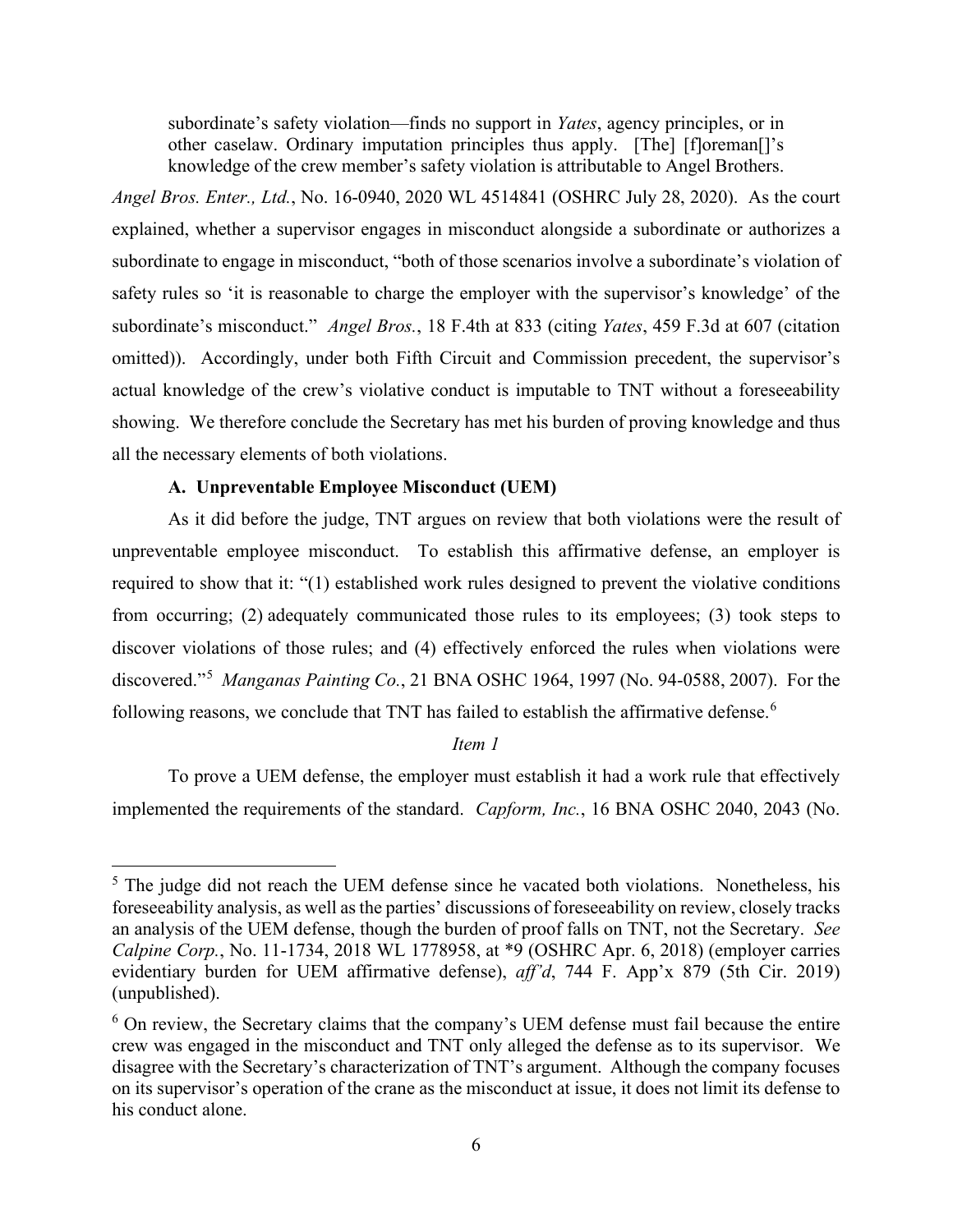91-1613, 1994); *see also Mosser Constr. Co*., 15 BNA OSHC 1408, 1415 (No. 89–1027, 1991) (work rule inadequate because it was not "clear enough or broad enough to eliminate employee exposure" to the specific violative conditions); *Archer-W. Contractors Ltd.*, 15 BNA OSHC 1013, 1017 (No. 87-1067, 1991) (work rule inadequate because "even if the employee had complied," it would not "eliminate the [cited] hazard"), *aff'd*, 978 F.3d 744 (D.C. Cir. 1992).

requirements of § 1926.140[7](#page-6-0)(b)(3).<sup>7</sup> In Section 13 ("Cranes") of TNT's safety policy, a work rule addressing "Electrical Hazards and Warnings (1926.1411)"<sup>8</sup> states: We find that TNT failed to establish it had work rules that sufficiently addressed the

# **For lines rated 50kV or below, minimum clearance between the lines and any part of the crane or load shall be 10 feet.**

. . .

If it is determined that any part of the equipment, load line or load could get closer than 20 feet to a power line then at least one of the following measures must be taken: 1) Ensure the power lines have been de-energized and visibly grounded, 2) Ensure no part of the equipment, load line or load gets closer than 20 feet to the power line, or 3) Determine the line's voltage and minimum approach distance permitted.

 (Emphasis in original). Although this rule's requirements share some similarities with prevention measure prior to crane disassembly to ensure that the 20-foot distance from the power line is maintained when any part of the crane or equipment could potentially breach that distance. § 1926.1407, notably absent are the specific requirements of the cited provision, § 1926.1407(b)(3), which expressly mandate that an employer implement an encroachment

<span id="page-6-0"></span> "measure . . . from th[e] list [that is] effective in preventing encroachment." 29 C.F.R. automatically warns the operator when to stop movement, such as a range control warning device, visibility markings. *Id.* § 1926.1407(b)(3)(i)-(v). 7 Under paragraph (3) of § 1926.1407(b)—titled "*Preventing encroachment/electrocution*"—the employer must implement one of five "additional measures" and is required to select a  $§$  1926.1407(b)(3). The five measures are: (1) use of a dedicated spotter who is in continuous contact with the equipment operator (with four listed requirements for the spotter); (2) a proximity alarm set to give the operator sufficient warning to prevent encroachment; (3) a device that that is set to give the operator sufficient warning to prevent encroachment; (4) a device that automatically limits range of movement, set to prevent encroachment; and (5) an elevated warning line, barricade, or line of signs, in view of the operator, equipped with flags or similar high-

<span id="page-6-1"></span><sup>&</sup>lt;sup>8</sup> As the Secretary points out, TNT's rule also references a different OSHA provision, which by its terms, governs "equipment traveling under or near a power line on a construction site with no load." 29 C.F.R. § 1926.1411(a). For both Items 1 and 2, however, we rest our analysis of TNT's UEM defense primarily on the substance of the company's rules and how they compare in that regard to the cited provisions.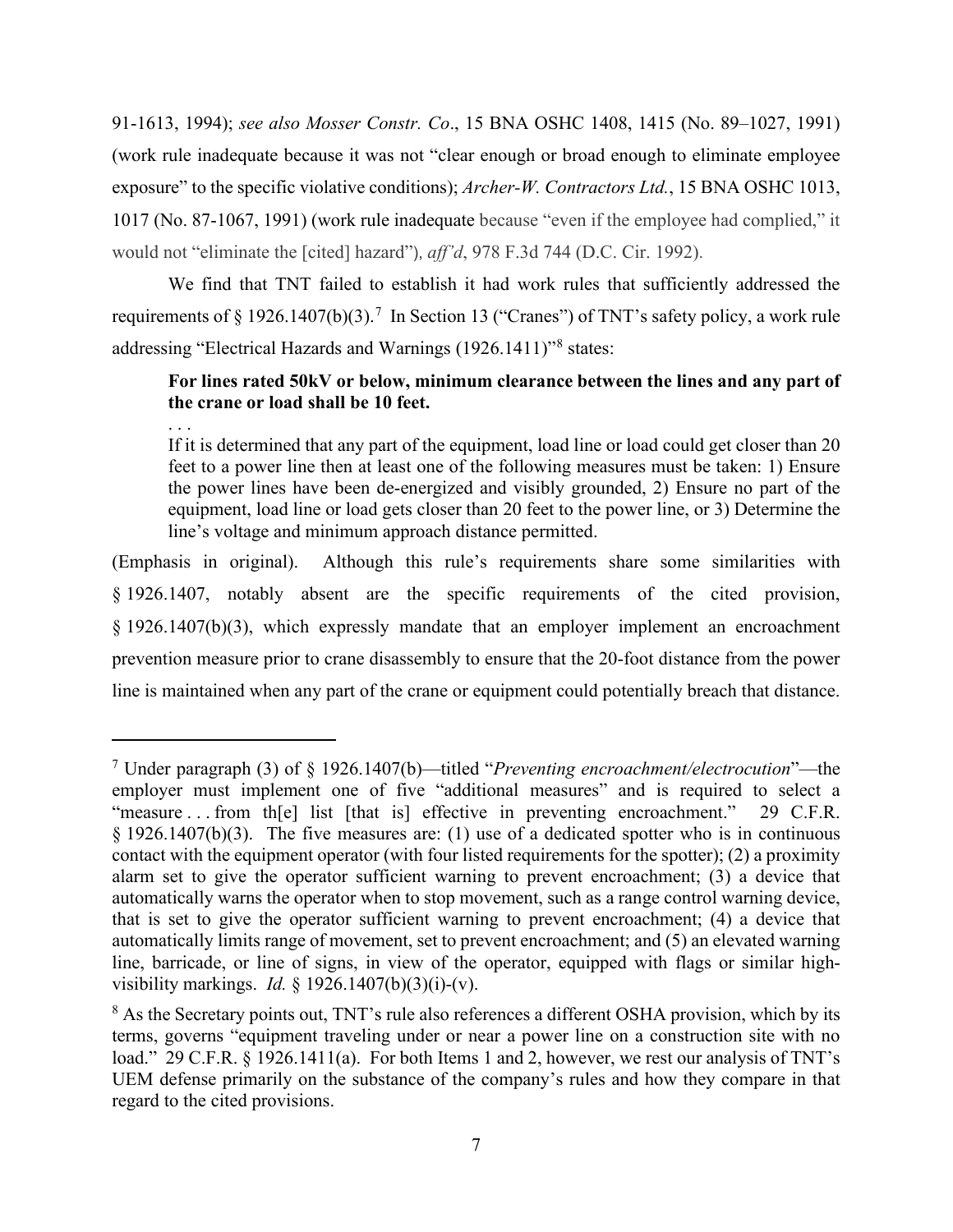Contrary to TNT's work rule, the cited standard does not permit reliance on an employer's general plan or intent to maintain the 20-foot distance without an affirmative, specific measure in place before starting disassembly to prevent encroachment.

 monitor the approach distance and alert [the] Operator if that distance becomes compromised." But as the Secretary points out, nowhere does the policy identify when a spotter is "necessary" or policy. Under these circumstances, we find that TNT's work rule does not sufficiently address the its UEM defense. *See Lukens Steel Co.*, 10 BNA OSHC 1115, 1125 n.25 (No. 76-1053, 1981) Accordingly, we conclude that the defense has not been established for Item  $1.^9$  $1.^9$ Section 13 of TNT's safety policy mentions only one of the cited provision's numerous encroachment prevention measures, stating that "[i]f necessary a spotter will be designated to otherwise required. No other prevention measure required by the standard is mentioned in the requirements of § 1926.1407(b)(3) and therefore, the company has not proven the first element of (employer cannot prove UEM defense where it lacked specific work rule governing cited conduct).

## *Item 2*

 violations were discovered. Regarding the company's work rules, Section 23 ("Electrical Safety") **part of the crane or load shall be 10 feet**." (Emphasis in original). Section 23 also provides: "If We find that TNT has shown it had work rules to address the requirements of § 1926.1407(d)<sup>10</sup> and adequately communicated those rules to its employees, but failed to prove it sufficiently monitored for compliance with those rules and effectively enforced them when of its safety policy, under the heading of "Working Near Power Lines (unqualified employees only)," states: "**For lines rated 50kV or below, minimum clearance between the lines and any**  it is determined that any part of the equipment, load line or load could get closer than 20 feet to a

<span id="page-7-0"></span> $9$  We note that even if TNT had work rules sufficient to address the provision cited under Item 1, its UEM defense would nonetheless fail for the same reasons explained below with respect to Item 2—TNT has not proven that it adequately monitored for safety violations and effectively enforced its rules.

<span id="page-7-1"></span> $10$  Section 1926.1407(d) requires:

 *Assembly/disassembly inside Table A clearance prohibited.* No part of a that the utility owner/operator has deenergized and (at the worksite) visibly crane/derrick, load line, or load (including rigging and lifting accessories), whether partially or fully assembled, is allowed closer than the minimum approach distance under Table A (*see* § 1926.1408) to a power line unless the employer has confirmed grounded the power line.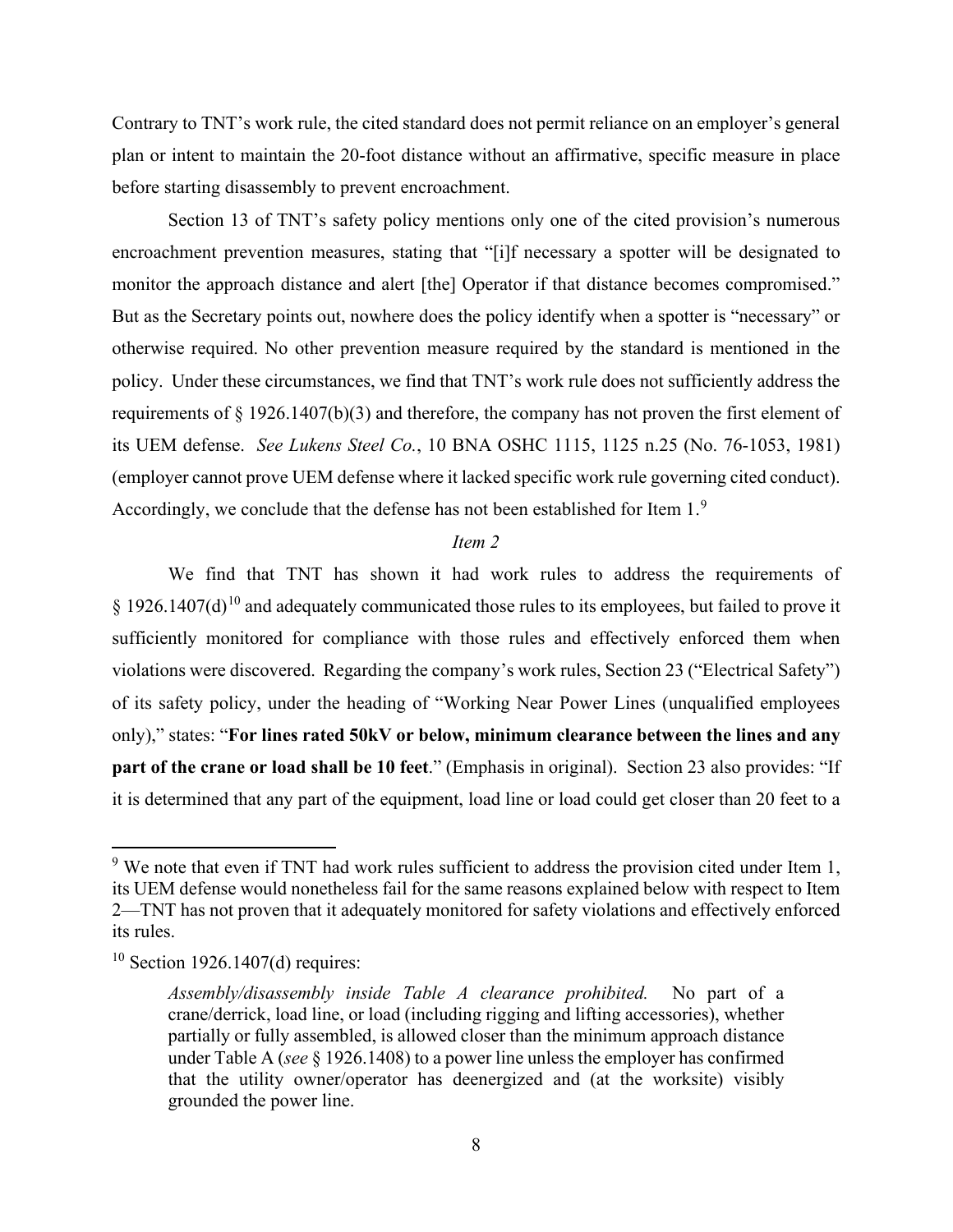equipment, load line or load gets closer than 20 feet to the power line . . . ." And Section 23 distance for varying voltage ranges. Further, Section 1 ("General Safety") of TNT's policy, under cranes and booms are to be kept a minimum of at least ten (10) feet from energized power lines." equipment must maintain from power lines.<sup>[11](#page-8-0)</sup> Therefore, we find that TNT had adequate work rules to address the cited standard's requirements. [12](#page-8-1) *Cf. Calpine Corp.*, No. 11-1734, 2018 WL 879, 884 (5th Cir. 2019) (unpublished). power line then at least one of the following measures must be taken: Ensure no part of the contains the relevant Table A referenced in § 1926.1407 that sets forth the minimum clearance the heading of "Working Around Cranes and Other Heavy Equipment," states: "All equipment, In short, these work rules set forth the minimum approach distance (MAD) that cranes and related 1778958, at \*8 (OSHRC Apr. 6, 2018) (work rule requiring use of personal fall protection at heights greater than four feet "is not equivalent" to cited standard, which requires either railings or an attendant at a temporary floor opening on the platform) (citation omitted), *aff'd*, 774 F. App'x

In addition, we find that TNT adequately communicated these work rules to its employees. 879, 884 (5th Cir. 2019) (unpublished). In addition, we find that TNT adequately communicated these work rules to its employees. According to testimony from TNT's vice president of health, safety, and environment (VP), the between a crane and power lines.<sup>[13](#page-8-2)</sup> At orientation, employees are also provided with the company's safety program, which includes information pertaining to power line safety, is communicated to all employees engaged in field operations. For new hires, TNT uses a safety orientation script that covers power line safety, including maintaining an appropriate distance

<span id="page-8-0"></span>as discussed above, pertaining to the minimum clearance distance, as well as Table A.  $11$  Given our reliance on Section 23, as well as Section 1, of TNT's safety policy as the basis for our finding, we need not address the Secretary's contention that TNT cannot also rely on its work rule in Section 13 because that rule ("All equipment is to be operated so the minimum approach distance is maintained from exposed energized lines and equipment.") is not specific to crane disassembly. We note, however, that Section 13 contains the same language found in Section 23,

<span id="page-8-1"></span> inadvertently breach the MAD[.]" But § 1926.1407(d) contains no such guidance or instruction, requiring only that the MAD be maintained.  $12$  The Secretary argues that TNT's work rules are deficient because they provide "no guidance to employees on *how* to assemble or disassemble cranes in a way that would ensure that they did not

<span id="page-8-2"></span> $13$  The safety orientation script states:

 barricaded where there is a danger of contact by mobile equipment. Lines that can be reached accidentally must be de-energized or otherwise made safe before any Cranes, derricks, and winch trucks must be operated with extreme caution when near power lines. Assume all wires are hot. All power lines must be flagged or work is done. Never operate equipment closer than 10 feet to a power line of 220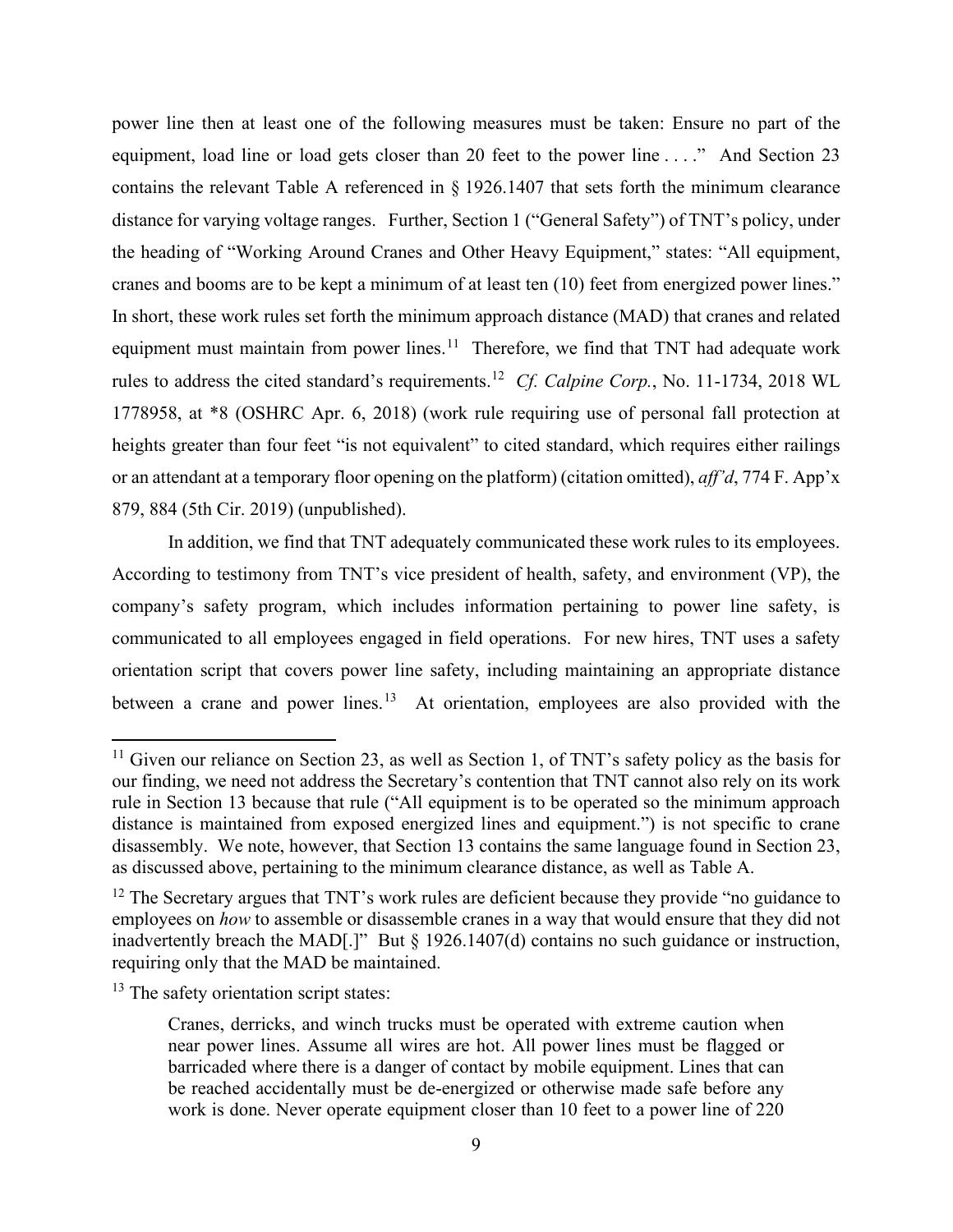company's safety manuals. Both a TNT branch manager and the driver/rigger at the Georgetown worksite testified that TNT provides employees with specific training on power line safety.<sup>[14](#page-9-0)</sup>

 Furthermore, the company's VP explained that TNT's branch divisions hold regular safety mitigate or eliminate those hazards, just as the crew did here for the Georgetown project. As for training related to power line safety during their on-boarding process. Therefore, we find that TNT has shown it sufficiently trained its employees on power line safety. *Compare PAR Elec.*  before the violations). meetings, with the Marshall and San Antonio branches that the crew came from meeting three times a week, on varying topics including power line safety and clearance distances. Work crews conduct JSAs before starting a job to identify specific hazards on the worksite, as well as steps to the company's crane operators, TNT's safety manager testified that all crane operators receive *Contractors, Inc.*, 20 BNA OSHC 1624, 1628 (No. 99-1520, 2004) ("[E]mployers cannot count on employees' common sense, experience, and training by former employers or a union to preclude the need for specific instructions."), *with Floyd S. Pike Elec. Contractor, Inc.*, 6 BNA OSHC 1675, 1678 (No. 3069, 1978) (finding adequate communication where the employer "issue[d] an employee manual to each of its employees," and the foreman attended a safety meeting two weeks

before the violations).<br>In terms of monitoring for safety compliance, TNT admits that it did not audit or inspect Secretary's burden to prove knowledge, correctly found this was insignificant considering professionals to conduct surprise and planned audits of various worksites." As evidence of its monitoring efforts, TNT points to its inspection forms, which include a safety checklist with one item addressing power lines, from four safety audits it conducted in May 2016 at other worksites. the Georgetown worksite, but claims that the judge, in analyzing foreseeability as part of the evidence showing that the company "deploys branch managers, project managers, and safety

 equipment shall be operated over the top of power lines. volts or more. Voltages greater than 50,000 volts require more distance. No

<span id="page-9-0"></span> acknowledged that he had received "training relating to working around power lines" from the stay at least 20 feet away from a power line, he confirmed that he was aware of that policy.  $14$  In rebuttal, the Secretary points to the supervisor's testimony that TNT never trained him on power line safety as evidence that TNT failed to adequately communicate its work rules to employees. But the supervisor, who had twenty-three years of experience as a crane operator, later Houston Area Safety Council during his employment with TNT and had worked safely around power lines "many times" before the incident. And when asked if he knew it was TNT's policy to Therefore, we find the Secretary has failed to rebut TNT's evidence on training.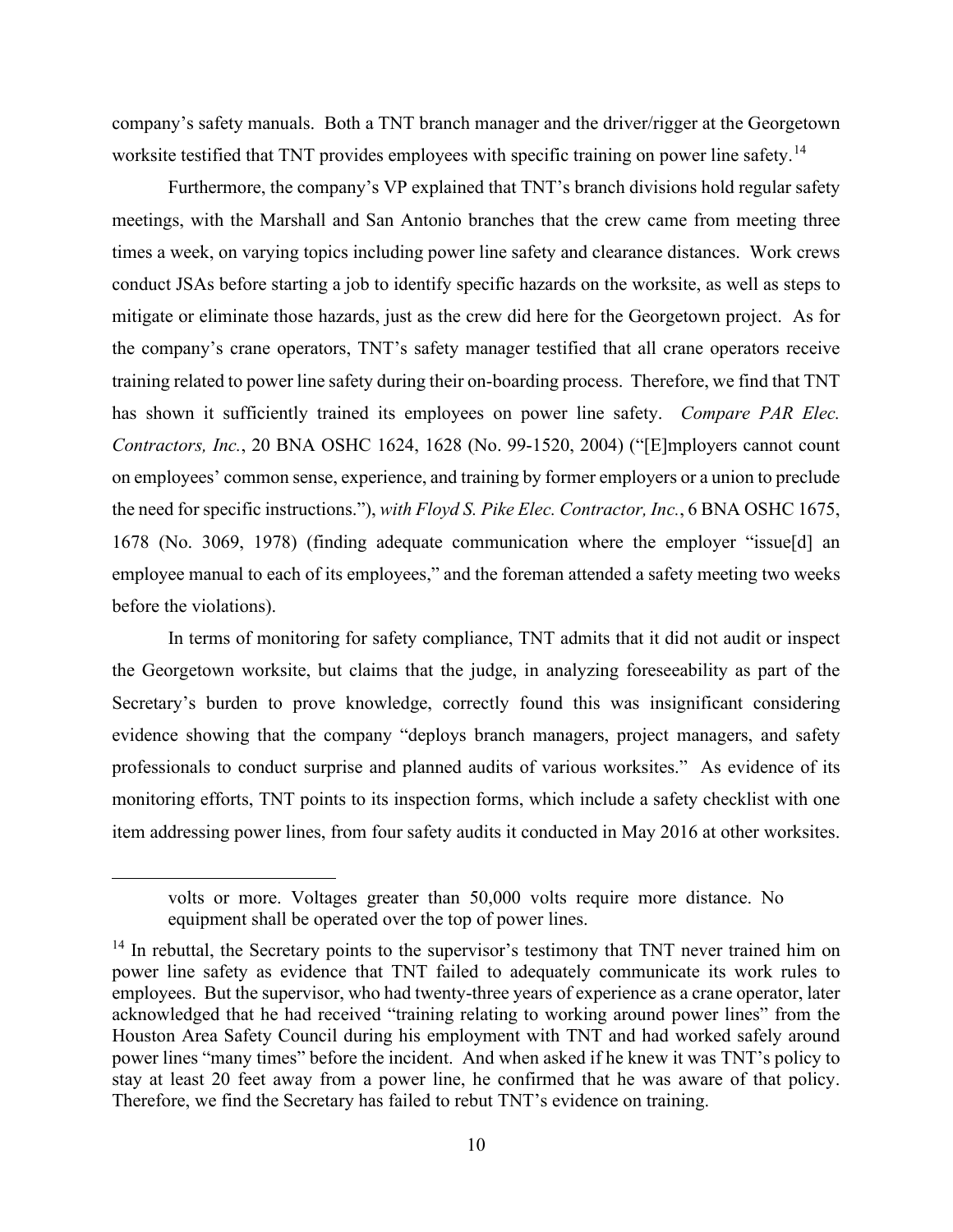In response, the Secretary argues that TNT failed to establish it conducted audits with sufficient regularity to reasonably ensure compliance with power line safety rules.

 We agree with the Secretary. According to TNT's VP, it is the company's practice not to mean absent from supervision." Further, the VP could not identify how frequently worksite audits the number at this time." Likewise, the Georgetown driver/rigger testified that field safety audits occur "all the time," but he never identified the frequency or location of such audits. While the audits over the course of a month at other worksites, the record lacks any context for whether that in fact reflects the frequency with which monitoring was performed. Also, none of the four audits involved work near overhead power lines and the record does not show whether any of those audits occurred at a remote worksite like the one at issue here. *See Sw. Bell Tel. Co.*, 19 BNA OSHC audits were inadequate where there was no evidence that either the program or the worksite visits pertained to enforcing the cited provision), *aff'd*, 277 F. 3d 1374 (5th Cir. 2001). send a supervisor to remote worksite locations, like the one in Georgetown, because its employees are hired and trained to work with "limited supervision," though the VP clarified that "doesn't occurred, particularly how often remote worksites were inspected, stating simply "I can't tell you inspection forms TNT submitted into evidence show that the company conducted at least four 1097 (No. 98-1748, 2000) (employer had a safety program and conducted worksite visits, but

 crew was working safely, particularly given TNT's claim that neither the crane operator nor any other onsite employee served as a supervisor at the worksite. Finally, absent sufficient evidence to evaluate the frequency of the company's audits, we disagree with the judge that TNT's failure to audit its Georgetown worksite was reasonable. The installation project was scheduled to take a few days but had stretched out to a week due to rainy weather, which made the crew's work, including the crane disassembly, more challenging. It is troubling that none of TNT's safety professionals visited the worksite to inspect or verify that the

 In sum, TNT has failed to provide the evidence necessary to evaluate the adequacy of its remote worksites, like the one at issue here, were ever audited at all. Therefore, we find that TNT failed to show it took adequate steps to discover violations of its work rules. *See Manganas* auditing program, such as the frequency with which audits occurred at each worksite and whether *Painting Co.*, 21 BNA OSHC at 1998 (finding monitoring inadequate where supervisors "could have seen" employees "work[ing] without respiratory protection in plain view"); *see also Am*. *Sterilizer Co.*, 18 BNA OSHC 1082, 1087 (No. 91-2494, 1997) ("Establishing adequate procedures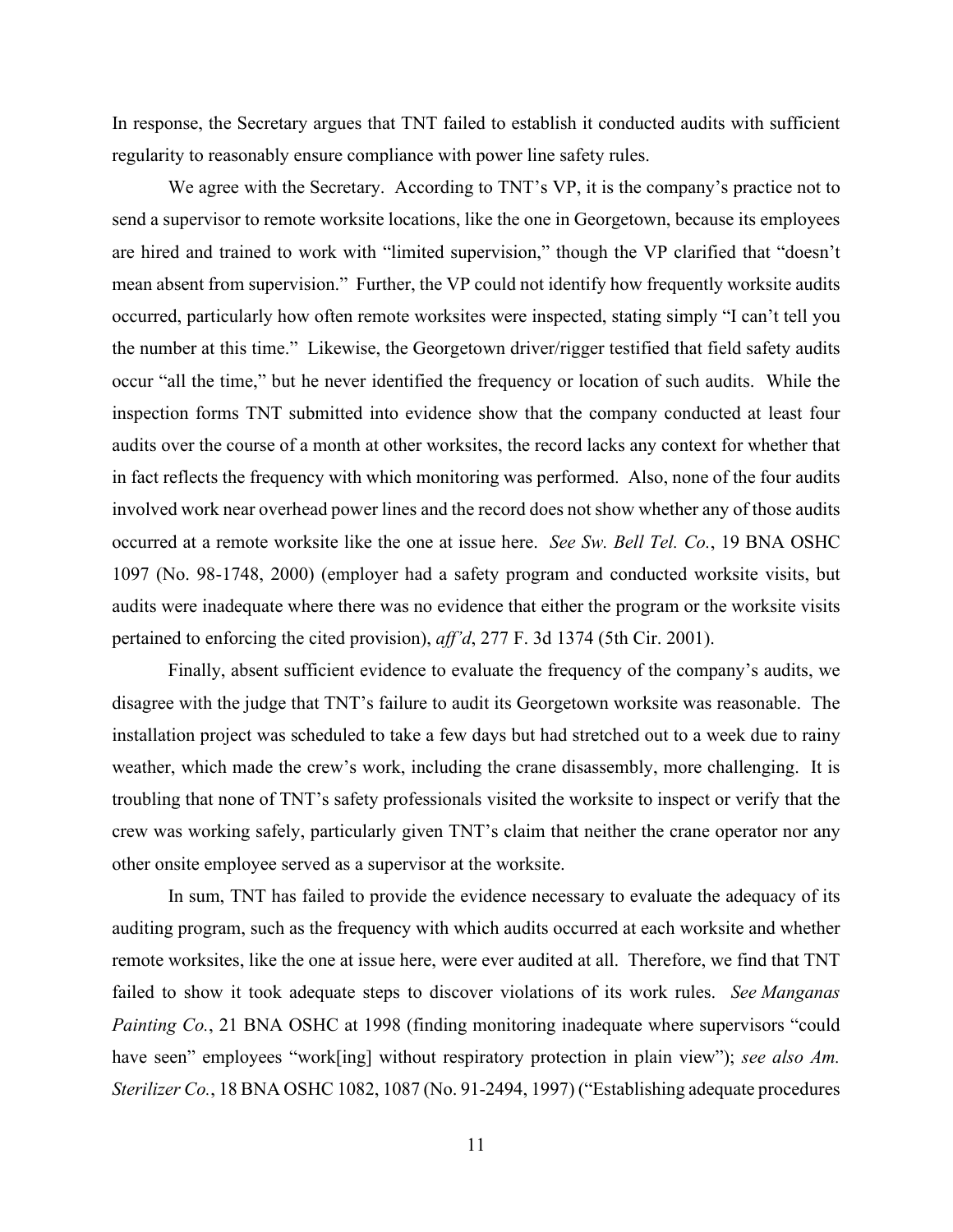any employer effort to eliminate hazards . . . . It is not enough that an employer has developed an on the effectiveness of the employer's implementation of its safety program.") (citation omitted). for monitoring employee conduct for compliance with applicable work rules is a critical part of exemplary safety program on paper," because "the proper focus in employee misconduct cases is

 established effective enforcement despite employer's decision to forego discipline for fall protection violations at issue in citation). TNT administered the remaining disciplinary actions in the record in 2015 and early 2016 to other employees not at issue here, and none of them relate to Finally, as to enforcement, TNT submitted into evidence its written progressive discipline. policy and eight disciplinary actions it took in response to violations of company rules, including its termination of the supervisor at the Georgetown worksite. The Secretary claims that none of these disciplinary actions pertain to crane safety or the work rules TNT claims applied here, but we find the supervisor's termination is clearly one such action. *See Precast Serv., Inc.*, 17 BNA OSHC 1454, 1456 (No. 93-2971, 1995) ("Commission precedent does not rule out consideration of post-inspection discipline, provided that it is viewed in conjunction with pre-inspection discipline."), *aff'd*, 106 F.3d 401 (6th Cir. 1997); *cf. Thomas Indus. Coatings, Inc.*, 23 BNA OSHC 2082, 2088-89 (No. 06-1542, 2012) (evidence of prior discipline for fall protection violations power line safety.

 crane-industry employer with more than 250 employees and numerous offices, we find it highly unlikely that no TNT employee had ever previously violated these rules. *See Angel Bros.*, 18 F.4th crane safety near power lines. *See Propellex Corp.*, 18 BNA OSHC 1677, 1682 (No. 96-0265, Thus, other than the disciplinary action taken against the supervisor, TNT has not shown that it ever previously disciplined an employee for violating its power line safety rules. As a large at 832 (rejecting "statistically implausible claim that although OSHA found violations during 80% of its five inspections, the company committed no safety violations the other 6,000 or so times it performed excavations"). Moreover, the fact that TNT's supervisor, as well as the rest of the crew, were collectively involved in the violative conduct is evidence of lax enforcement and attention to 1999) (enforcement ineffective where all employees were involved in violation, despite evidence of post-inspection suspension and eventual termination); *Gem Indus., Inc.*, 17 BNA OSHC 1861, 1865 (No. 93-1122, 1996) ("Where all the employees participating in a particular activity violate an employer's work rule, the unanimity of such noncomplying conduct suggests ineffective enforcement of the work rule."), *aff'd*, 149 F.3d 1183 (6th Cir. 1998); *Floyd S. Pike Elec.*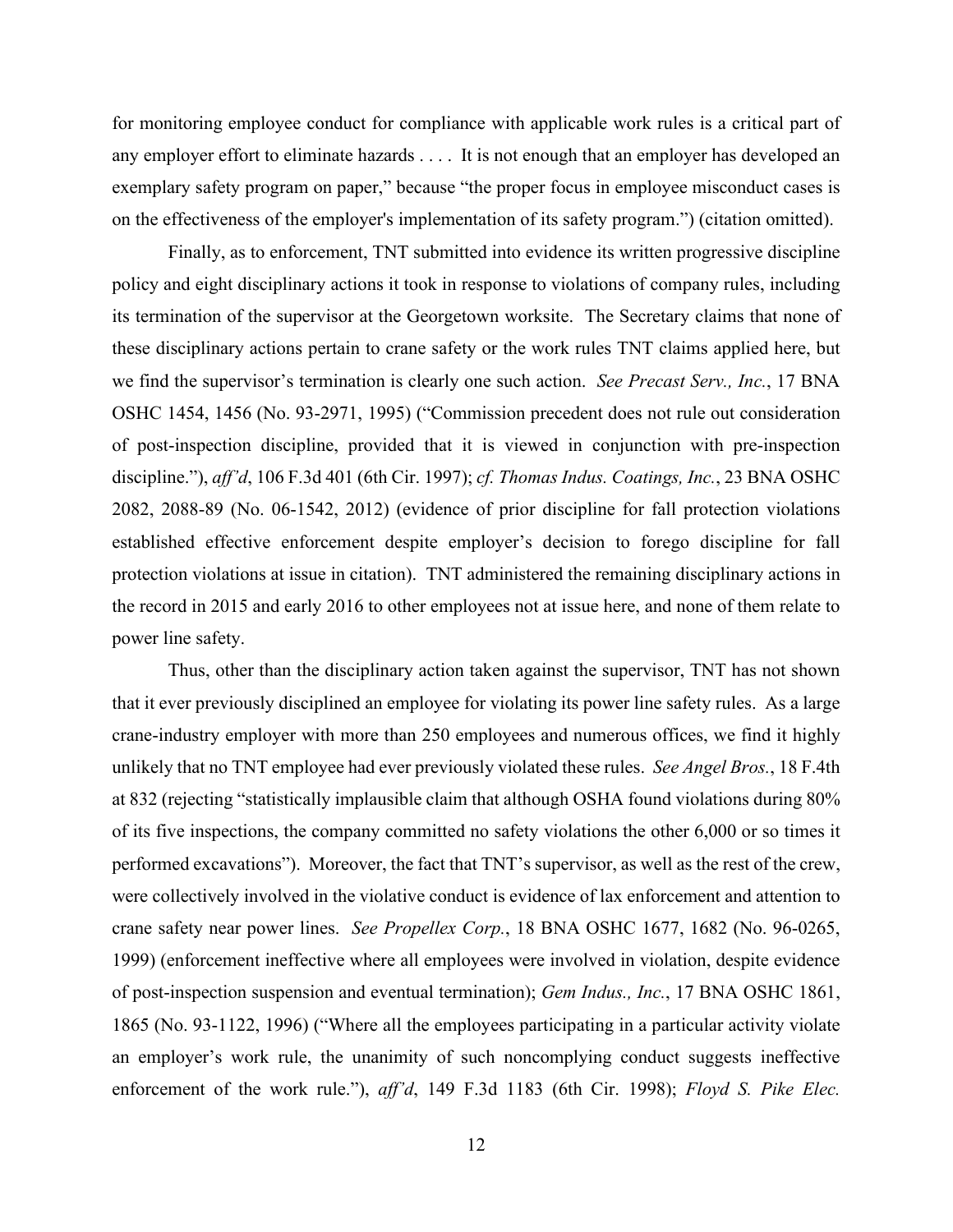lax."). Therefore, we find that TNT failed to establish it enforced its work rules effectively when For all these reasons, we reject TNT's UEM defense for both Item 1 and Item 2. *Contractor, Inc. v. OSHRC*, 576 F.2d 72, 77 (5th Cir. 1978) ("[T]he fact that a foreman would feel free to breach a company safety policy is strong evidence that implementation of the policy was violations were discovered. *See Cooper/T. Smith Corp. d/b/a Blakeley Boatworks, Inc.*, No. 16- 1533, 2020 WL 1692541, at \*2-3 (OSHRC Apr. 1, 2020) (finding ineffective enforcement where evidence was lacking as to whether employer had sufficiently enforced its progressive disciplinary policy, despite employer's submission of ten disciplinary records not relevant to the cited conduct).

 Accordingly, we reverse the judge, affirm Serious Citation 1, Item 1 and Item 2, and assess the \$24,942 total proposed penalty.<sup>[15](#page-12-0)</sup>

SO ORDERED.

 $\frac{1}{s}$ 

 Chairman Cynthia L. Attwood

 $/\mathrm{s}/$ 

Amanda Wood Laihow

Dated: June 2, 2022 Commissioner

<span id="page-12-0"></span>probability that death or serious physical harm could result" from the hazardous condition at issue). assessing proposed penalty where neither were in dispute). <sup>15</sup> The Secretary proposed a penalty of \$12,471 for each citation item and characterized both items as serious. *See* 29 U.S.C. § 666(k) (violation characterized as serious when there is "substantial TNT does not dispute the characterization or the proposed penalty amounts on review. Therefore, we affirm both items as serious and assess the total proposed penalty. *See*, *e.g.*, *KS Energy Servs., Inc.*, 22 BNA OSHC 1261, 1268 n.11 (No. 06-1416, 2008) (affirming alleged characterization and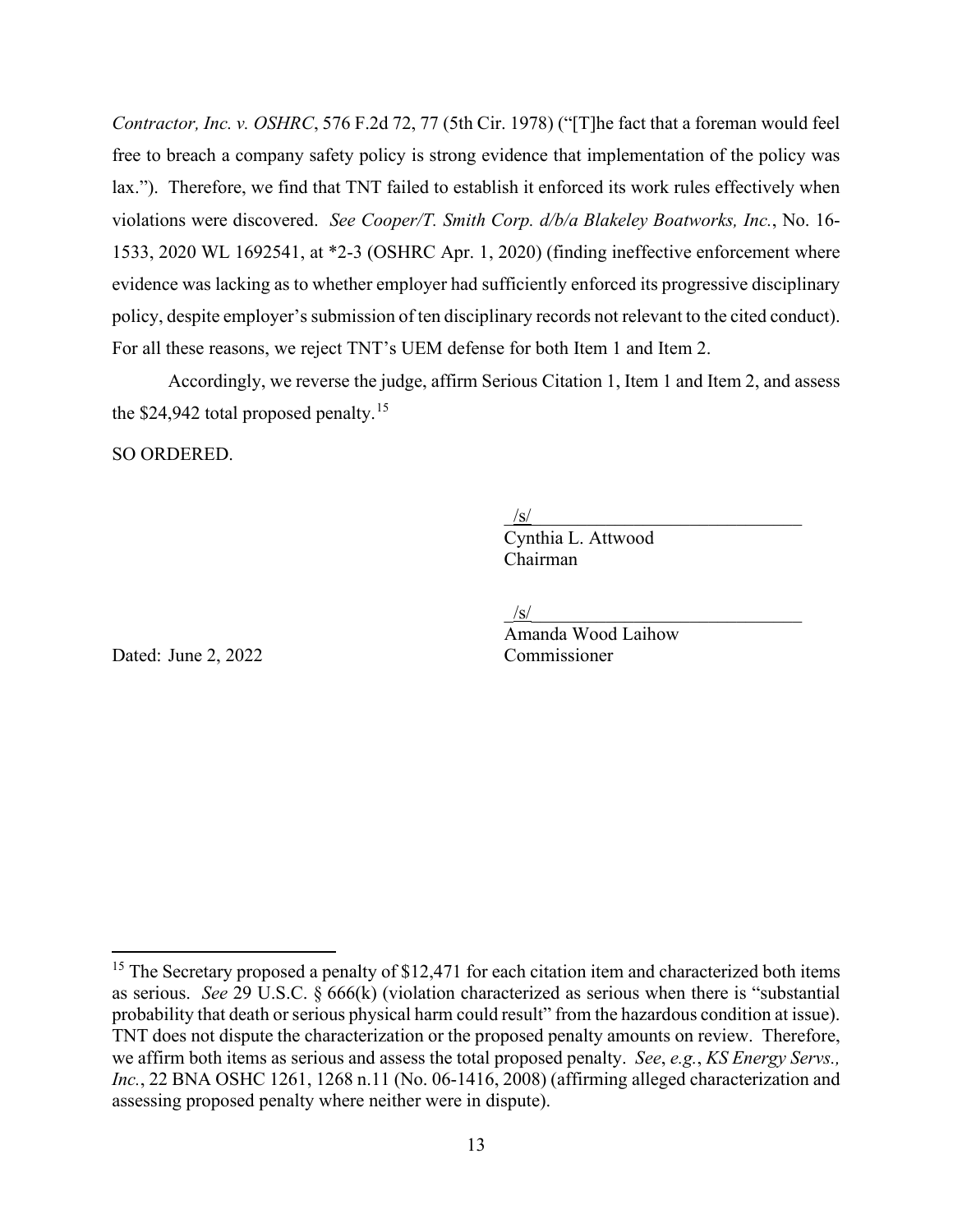## **UNITED STATES OF AMERICA OCCUPATIONAL SAFETY AND HEALTH REVIEW COMMISSION**

SECRETARY OF LABOR,

Complainant, DOCKET NO. 16-1587

v.

TNT CRANE & RIGGING, INC.,

Respondent.

Appearances:

Christopher Lopez-Loftis, Esq. U.S. Department of Labor, Office of the Solicitor, Dallas, Texas For Complainant

Collin G. Warren, Esq. & Travis W. Vance, Esq., Fisher & Phillips, LLP, Houston, Texas For Respondent<sup>[16](#page-13-0)</sup>

Before: Administrative Law Judge Brian A. Duncan

## **DECISION AND ORDER ON REMAND**

#### **Procedural History**

 This matter is before the undersigned on remand from the Occupational Safety and Health Review Commission. This Court originally determined, on September 14, 2018, that Complainant by Respondent's crew at the time of a crane accident which seriously injured an employee. On failed to prove the cited regulations in the above-captioned matter applied to the work performed March 27, 2020, the Commission reversed and determined the cited regulations did apply to the work being performed. In light of the Commission's decision, this Court must now determine whether Complainant proved the remaining *prima facie* elements of Respondent's alleged

<span id="page-13-0"></span><sup>&</sup>lt;sup>16</sup>. Mr. Warren, who appeared at trial, apparently did not participate in the supplemental post-trial brief, which was signed by Mr. Vance and Pamela D. Williams from Fisher & Phillips' Houston Office. Since Mr. Warren participated in the trial, his name will remain in the caption, but the Court thought it appropriate to note the change.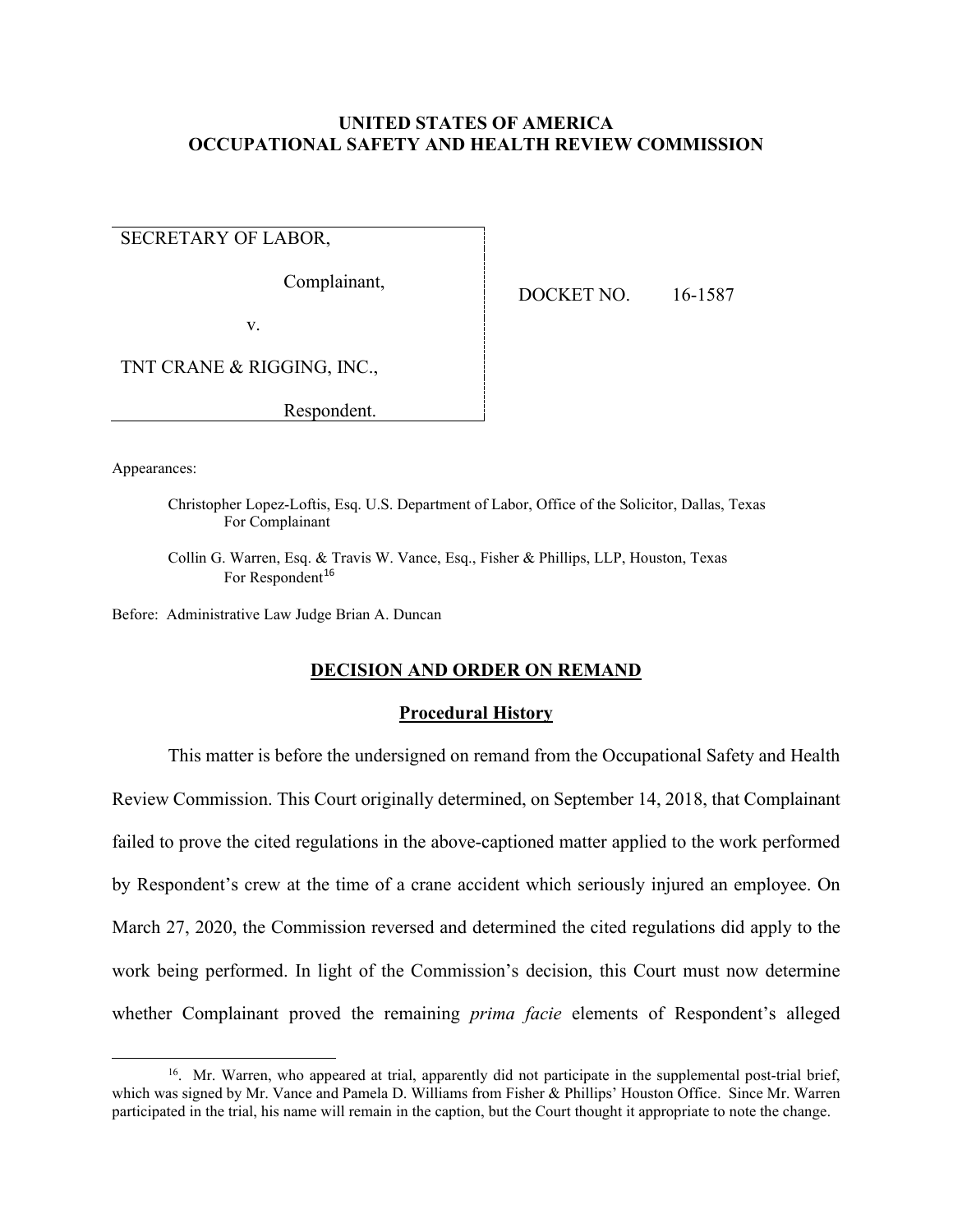did not establish that the violative conduct of the crane operator was foreseeable. violations of 29 C.F.R. § 1926.1407(b)(3) and 29 C.F.R. § 1926.1407(d). Ultimately, as discussed below, this Court finds Complainant failed to prove a violation of the cited standards because it

 On May 15, 2016, one of Respondent's employees was seriously injured while holding onto a crane hoist cable as the crane operator swung it into an adjacent power line. The injury was reported to Complainant, who dispatched Compliance Safety and Health Officer ("CSHO") Darren Beck to conduct an inspection. Based on what he discovered, CSHO Beck recommended, and Complainant issued to Respondent, a *Citation and Notification of Penalty* ("Citation"), which alleged two serious violations of the regulations found at 29 C.F.R. § 1926.1407. Complainant proposed a total penalty of \$24,942 for the violations. Respondent timely contested the Citation, which brought the matter before the Commission.

This Court did not conduct any further evidentiary hearings upon remand. Rather, the Court continues to rely on the testimony and evidence received into the record during the trial on December 20–21, 2017. However, on July 10, 2020, both parties submitted supplemental posttrial briefs for the Court's consideration.

#### **Jurisdiction & Stipulations**

The parties stipulated the Commission has jurisdiction over this proceeding pursuant to Section 10(c) of the Act. (Tr. 18). The parties also stipulated that, at all times relevant to this proceeding, Respondent was an employer engaged in a business and industry affecting interstate commerce within the meaning of Sections 3(3) and 3(5) of the Act, 29 U.S.C. § 652(5). (Tr. 18– 19). *See Slingluff v. OSHRC*, 425 F.3d 861 (10th Cir. 2005).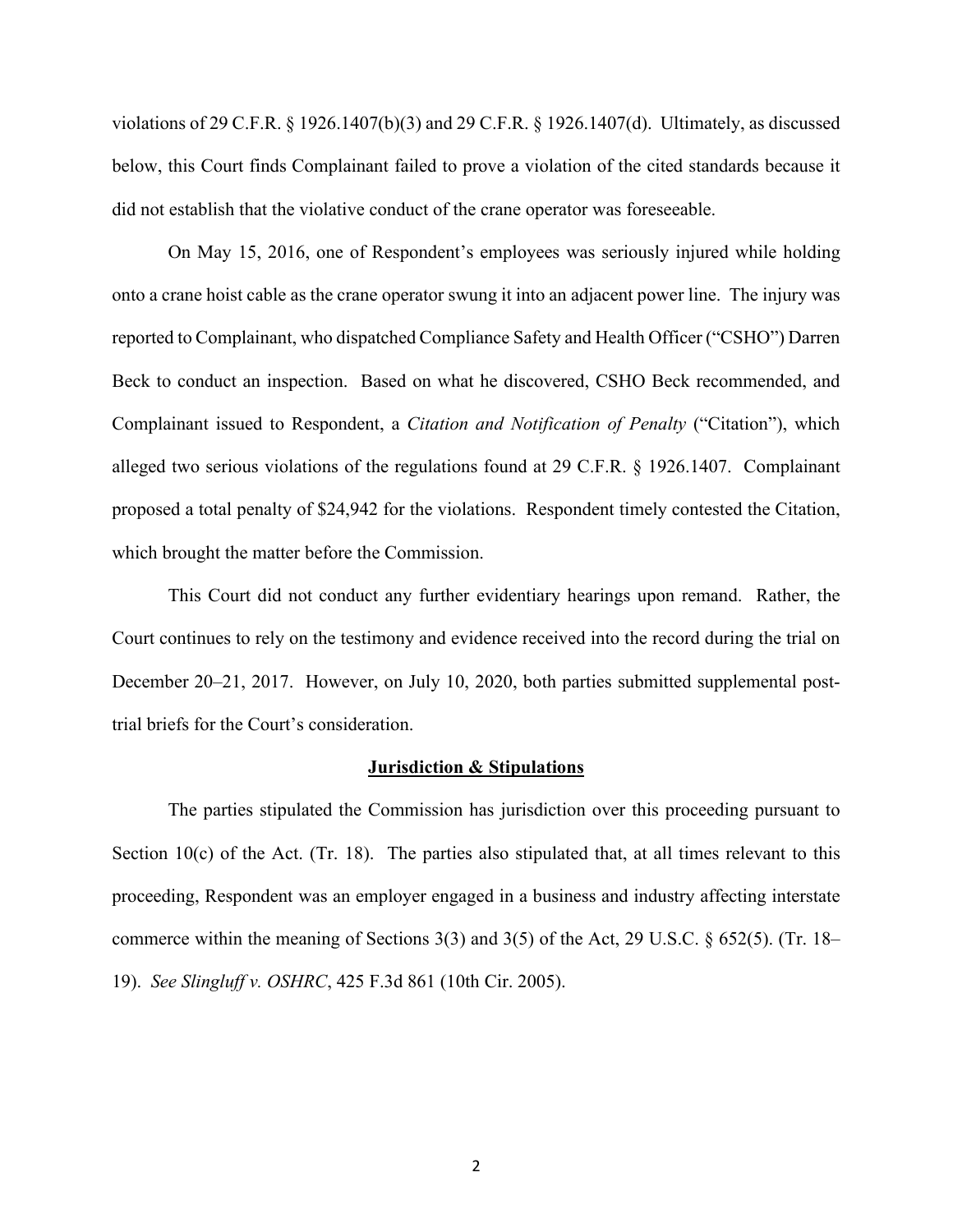#### **Factual Background**

On May 15, 2016, Respondent's employees Jeff Benson and Mark Ryan were completing a week-long project to install new antennas on top of a communications tower in Georgetown, Texas. (Tr. 58, 313, 529). Mr. Benson, Respondent's Crane Operator, was operating a Grove GMK 5275 all-terrain 275-ton mobile crane to perform the work. (Tr. 320; Exs. C-16, C-17). About 9:00 a.m. that day, employees J.L. and Freddie Ray, who were detailed from Respondent's San Antonio office, arrived at the worksite to assist in disassembling the mobile crane once the job was completed. (Tr. 202–203, 254).

included a buffer zone of 20 feet from the power line.<sup>[17](#page-15-0)</sup> (Tr. 214). Based on the plan Benson Once finished, the crew needed to dismantle the crane and re-load it back on the semi-truck trailer used to transport it. (Tr. 96, 254). Before starting that process, Benson created a job safety analysis (JSA) and discussed with the crew his plan for lowering and disassembling the boom of the crane, including the need to avoid the nearby power lines. (Tr. 203–206; Ex. R-4). Though J.L. and Mr. Ray expressed reservations about the plan, Mr. Benson informed them he had assembled the crane in the exact location where he proposed disassembling the crane, which created, and his representation that the plan was safe, J.L. and Mr. Ray agreed. (Tr. 216).

 allows it to rotate left and right. (Tr. 207, 320). Affixed to the turntable is a telescoping boom, the boom while J.L. removed the block from the becket on the end of the hoist line. (Tr. 88). The On this particular crane model, the operator's cabin sits on a turntable on the truck, which which extends and retracts by way of a hydraulic cylinder. (Tr. 207; Ex. C-17). The disassembly plan called for Mr. Benson to first reposition the crane near the semi-truck trailer; then to lower

<span id="page-15-0"></span> $17.$  The power line voltage was 14,400 volts, requiring a minimum encroachment distance of 10 feet per distance. (Tr. 259). Table A at 29 C.F.R. §1926.1408. Respondent's employees testified that they tried to implement a larger buffer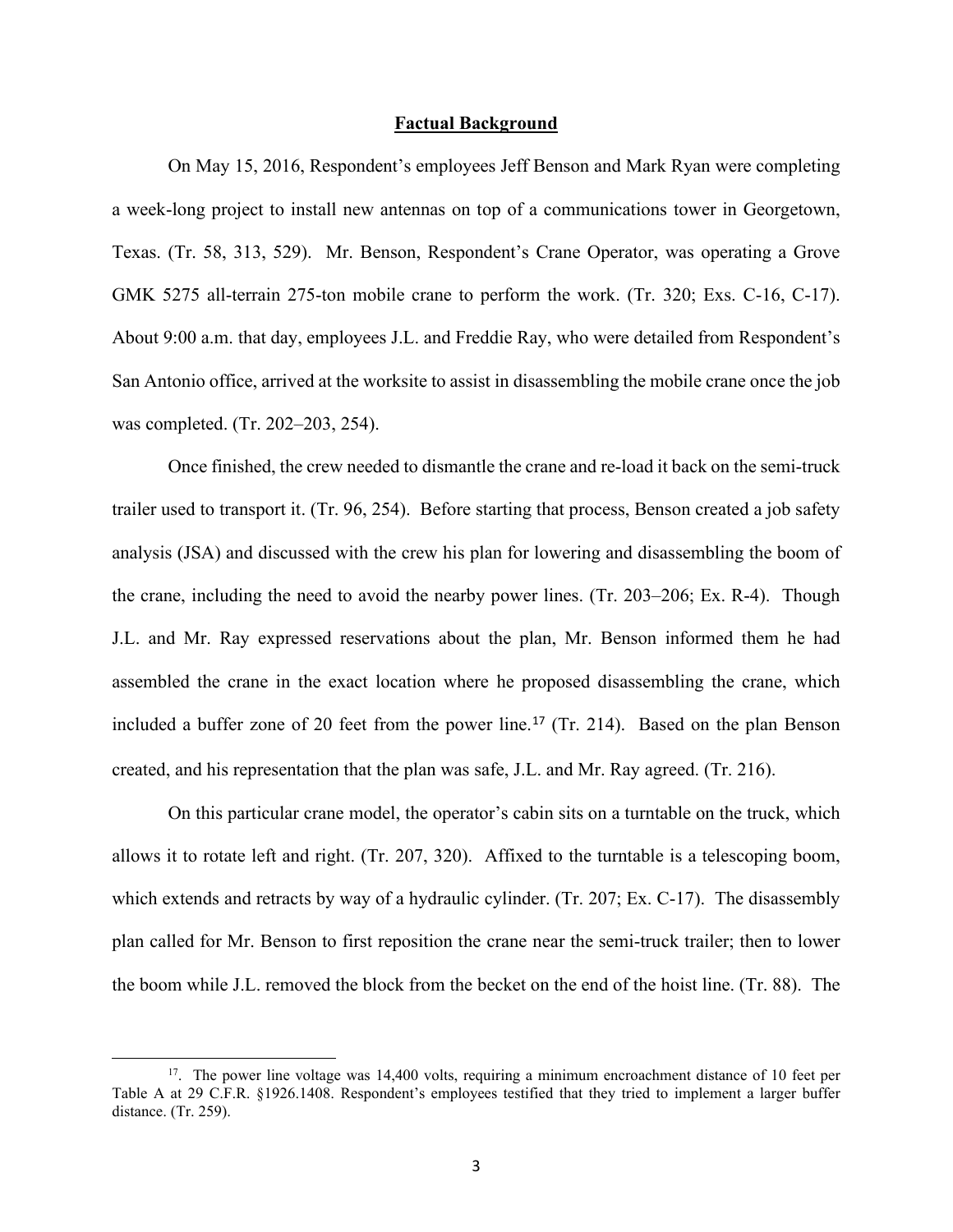crane is lifting. (Tr. 199, 328; Ex. C-16 at TNT 102, C-17 at DOL 187). The becket is a metal block is the end mechanism on a crane, where rigging is attached to pick up whatever items the connection device at the end of the hoist line, where the block is connected. (Tr. 209, 328). Then, while J.L. physically held the becket to keep the hoist line taught, Benson would reel the line onto the coil.[18](#page-16-0) (Tr. 209, 211, 315). Mr. Ray worked with Mr. Ryan to position the flatbed truck for Benson to lay down the boom. (Tr. 210–11).

 After the block was removed and the hoist line retracted, the *plan* was to further lower the the crane, ran over to the other side, and found J.L., who was laying on the ground. (Tr. 211–212).  $213$ ). boom, use a separate helper crane to begin taking off sections of the jib, and place them on the trailer. (Tr. 227, 262, 315, 486-487, 553; Ex. R-4). However, despite this disassembly plan, the crew never progressed past the removal of the block and the beginning of the retraction of the hoist line. As Benson was lowering the boom and retracting the hoist line, he contacted a nearby power line, sending 14,000 volts of electricity through the hoist line to J.L. (Tr. 108, 211–212). Mr. Ray, who was in the cab of the semi-truck, started receiving confusing signals from Mr. Ryan and exited the cab. (Tr. 211–212). As he got out of the truck to inquire, Mr. Ray saw a flash at the base of As he ran over to assist J.L., Mr. Ray noticed the tip of the boom was over the power line. (Tr.

 213). After emergency responders arrived and had the original crew move the crane and other (Tr. 381). As a result of the accident, J.L. experienced a severe electrical shock, serious injuries, equipment for access purposes, the entire crew was sent home. (Tr. 268). Respondent had a different crew come to the site a day later to disassemble the crane and remove it from the property.

<span id="page-16-0"></span> the likelihood of an accident. The block in question weighed nearly 500 pounds, which would have maintained adequate tension on the hoist line while it was retracted, eliminating the need for J.L. to hold the line. (Tr. 231–233). <sup>18</sup>. Mr. Ray testified that removing the block was an unnecessary step in the process that actually increased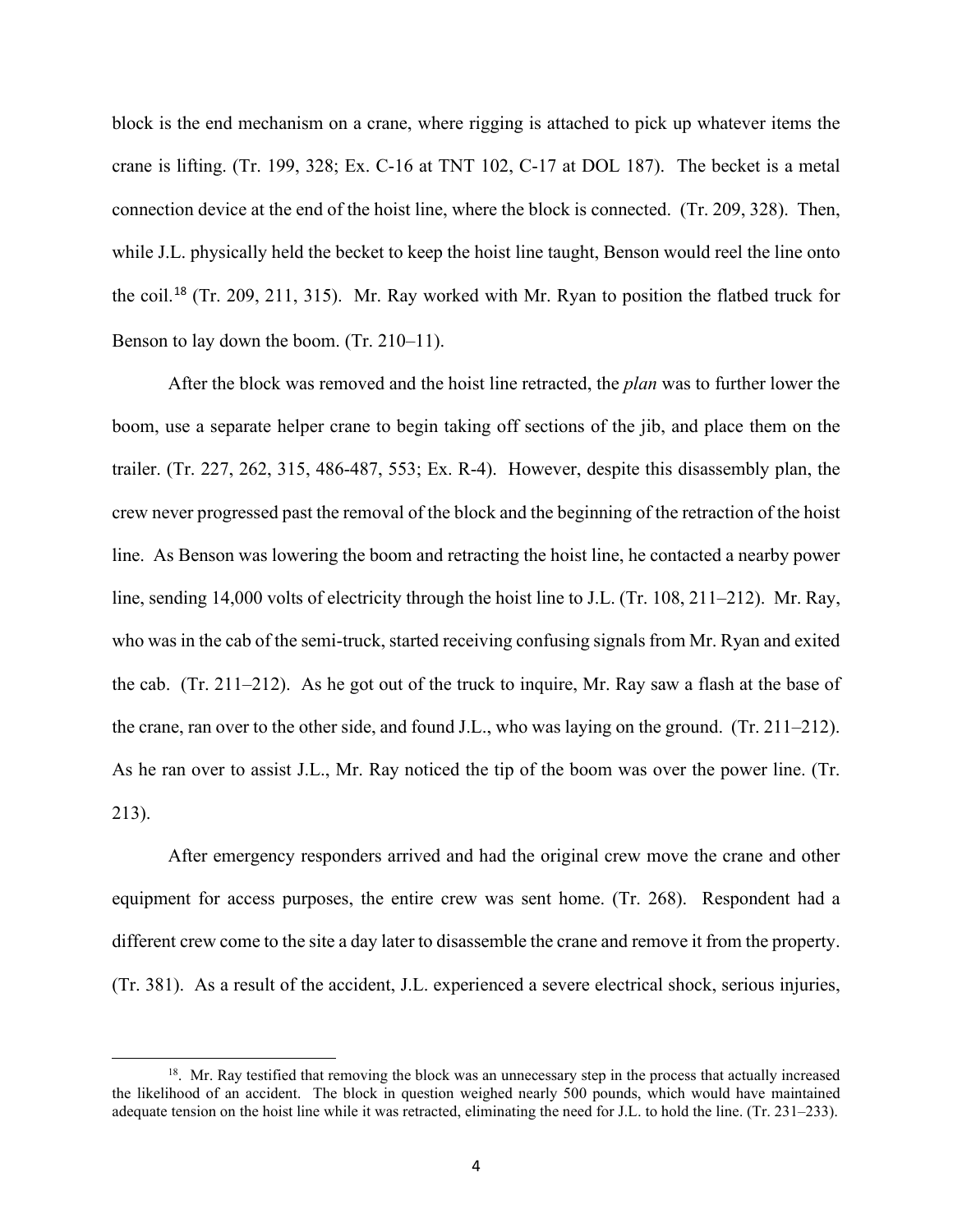and hospitalization. (Tr. 213, 379–80). Benson was not injured. Respondent reported the accident and employee hospitalization to OSHA within 24 hours, which prompted the investigation.

By the time CSHO Beck arrived at the worksite, the equipment and parties involved in the incident were no longer there. (Tr. 57). He also testified that he was unable to enter the locked property. (Tr. 138). Therefore, instead of performing an inspection at the location of the accident, CSHO Beck traveled to Respondent's Houston, TX office, to interview witnesses; and to Respondent's Marshall, TX yard, where the crane was being stored. (Tr. 57).

In addition to interview statements, CSHO Beck took photos of a not-to-scale model of the worksite prepared by Mr. Ray and a member of Respondent's safety team, and took photographs of the crane as it set in the Marshall, TX yard. (Tr. 95, 243-44; Ex. C-21). None of the photographs entered into the record accurately reflect the condition, configuration, or position of the crane at the time of the accident. (Exs. C-16, C-17). Based on his investigation, CSHO Beck concluded that Respondent failed to comply with two regulatory requirements for crane disassembly, and OSHA issued the two violations at issue in this case.

## **Discussion**

To establish a violation of an OSHA standard, Complainant must prove, by a preponderance of the evidence, that: (1) the cited regulation applied to the facts; (2) the employer failed to comply with the terms of the cited standard; (3) employees were exposed or had access to the hazard covered by the standard, and (4) the employer had actual or constructive knowledge of the violative condition (*i.e.*, the employer knew, or with the exercise of reasonable diligence could have known). *Atlantic Battery Co.*, 16 BNA OSHC 2131 (No. 90-1747, 1994).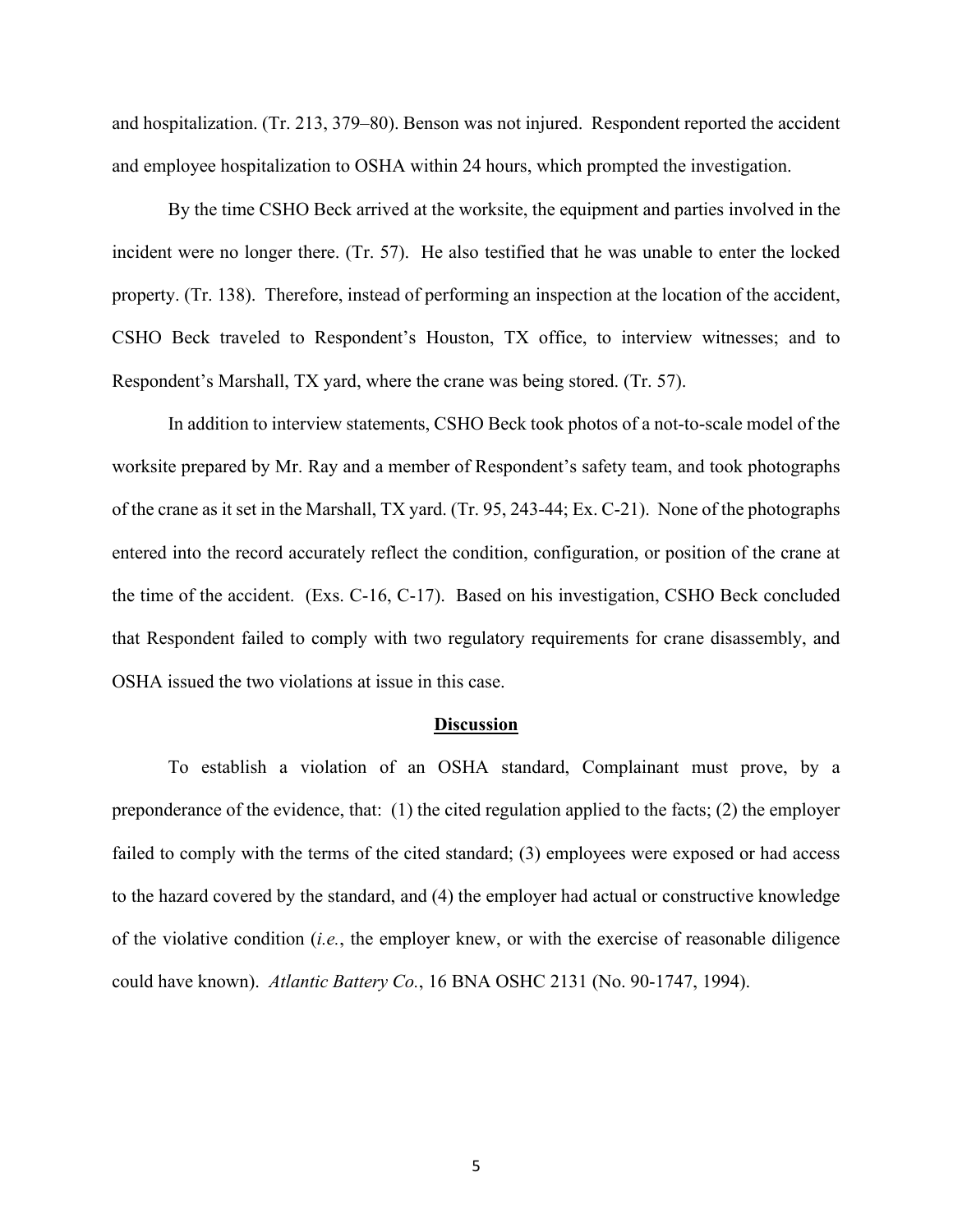The Commission determined that the regulations cited in Citation 1, Items 1 and 2, applied,

so this decision only addresses the remaining elements of Complainant's *prima facie* case. *See* 

*TNT Crane & Rigging*, 2020 WL 1657789 (No. 16-1587, 2020).

# **Citation 1, Item 1**

Complainant alleged a serious violation of the Act in Citation 1, Item 1 as follows:

29 CFR 1926.1407(b)(3): Additional measures were not in place to prevent encroachment of power lines.

On or about May 15, 2016, the employer did not use at least one of the measures required to prevent encroachment or contact with the power lines while disassembling the crane, exposed employees to the hazard of electrical shock.

Note: The additional measures are:

- i) Use a dedicated spotter who is in continuous contact with the equipment operator.
- ii) A proximity alarm set to give the operator sufficient warning to prevent encroachment.
- iii) A device that automatically warns the operator when to stop movement, such as a range control warning device.
- iv) A device that automatically limits range of movement, set to prevent encroachment.
- v) An elevated warning line, barricade, line of signs, in view of the operator, equipped with flags or similar high-visibility markings.

*See* Citation and Notification of Penalty at 6.

## The Standard Was Violated

 ineffective; (2) J.L. was not a *dedicated* spotter as defined by the regulations; and (3) Respondent Complainant contends Respondent violated 1926.1407(b)(3) in three respects: (1) as evidenced by the accident, the measures employed by Respondent to prevent encroachment were failed to employ any "additional measures". In response, Respondent argues it was not required to employ additional measures because it determined no part of the crane would come within 20 feet of the power lines, in compliance with 1926.1407(a). The Court finds Respondent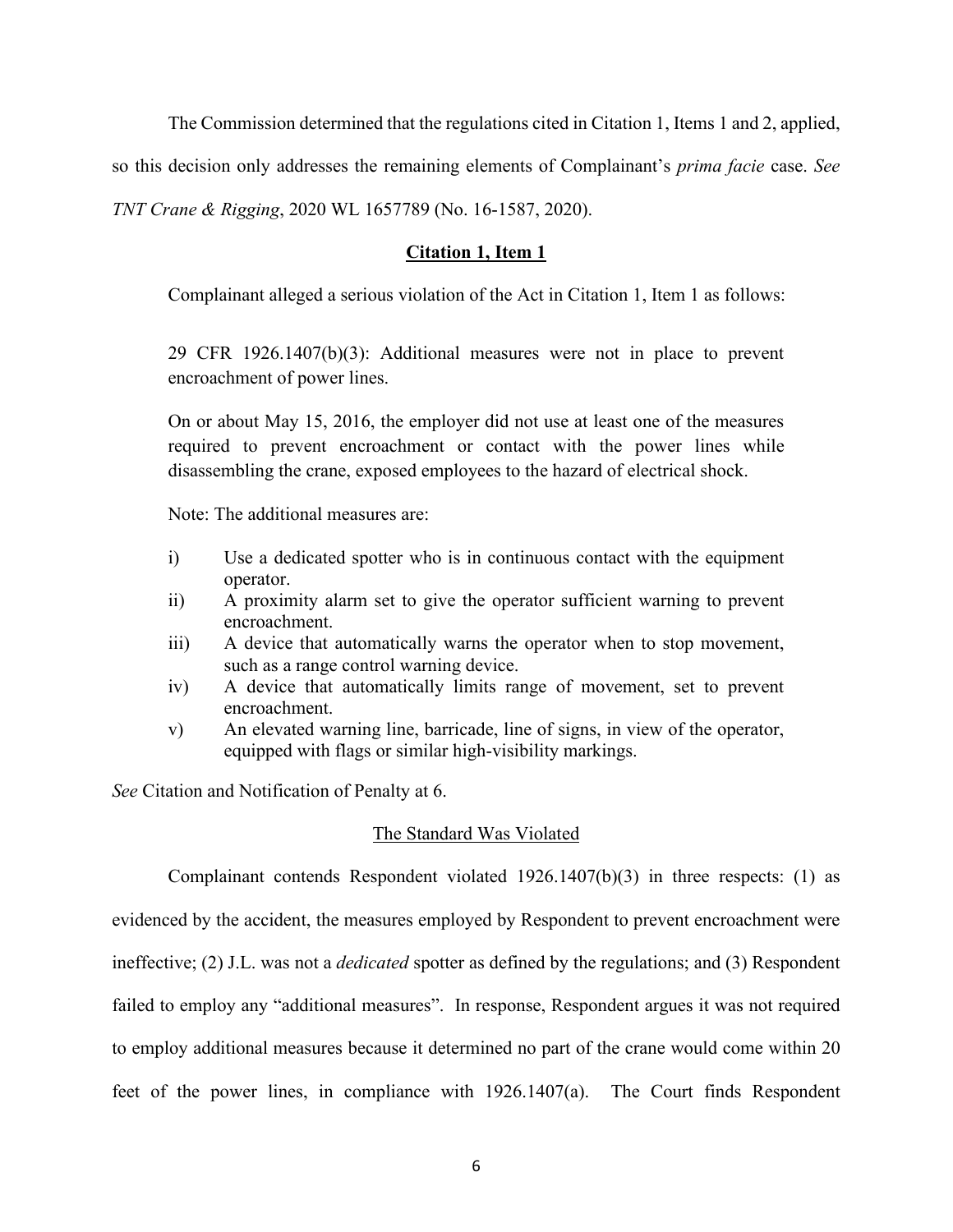misconstrued its obligation under 1926.1407(a), as well as its supplemental/complementary obligation under 1926.1407(b).

 3 of the section. *Id.* Option 1 was not at issue here because the line remained energized, so Respondent was bound by Options 2 or 3. *Id.* As such, Respondent was also bound by the requirements of paragraph (b), which was cited by Complainant. See *id.* §§ 1926.1407(a)(2), (3). According to 1926.1407(a), "Before assembling or disassembling equipment, the employer must determine if any part of the equipment, load line, or load (including rigging and lifting accessories) *could* get, in the direction or area of assembly/disassembly, closer than 20 feet to a power line during the assembly/disassembly process." 29 C.F.R. § 1926.1407(a) (emphasis added). If such a determination is made, Respondent must implement the requirements of Option 1, 2, or

 determine if any part of the equipment *could* get closer than 20 feet; not whether the employer has Respondent argues that no part of the crane would have come within 20 feet of the power line insofar as its plan was followed. The problem for Respondent, however, has nothing to do with the adequacy of its plan. According to the plain language of the standard, the employer must a plan to prevent such encroachment. Indeed, the whole point of paragraph (b) is to employ administrative or engineering controls that will prevent accidental encroachment and human error. *See id.* § 1926.1407(b). If there was no possibility of contact, there would be no need for a spotter, electronic warning system, range limiter, or barricade. *Id.* 

 The preamble to the final rule illustrates the contours of a proper assessment, which requires the employer to consider "the area under and around the boom's path as it is lowered" and "other areas radiating from the initial area, both horizontally and vertically, that will be occupied as the equipment components are added, removed, raised, and lowered during the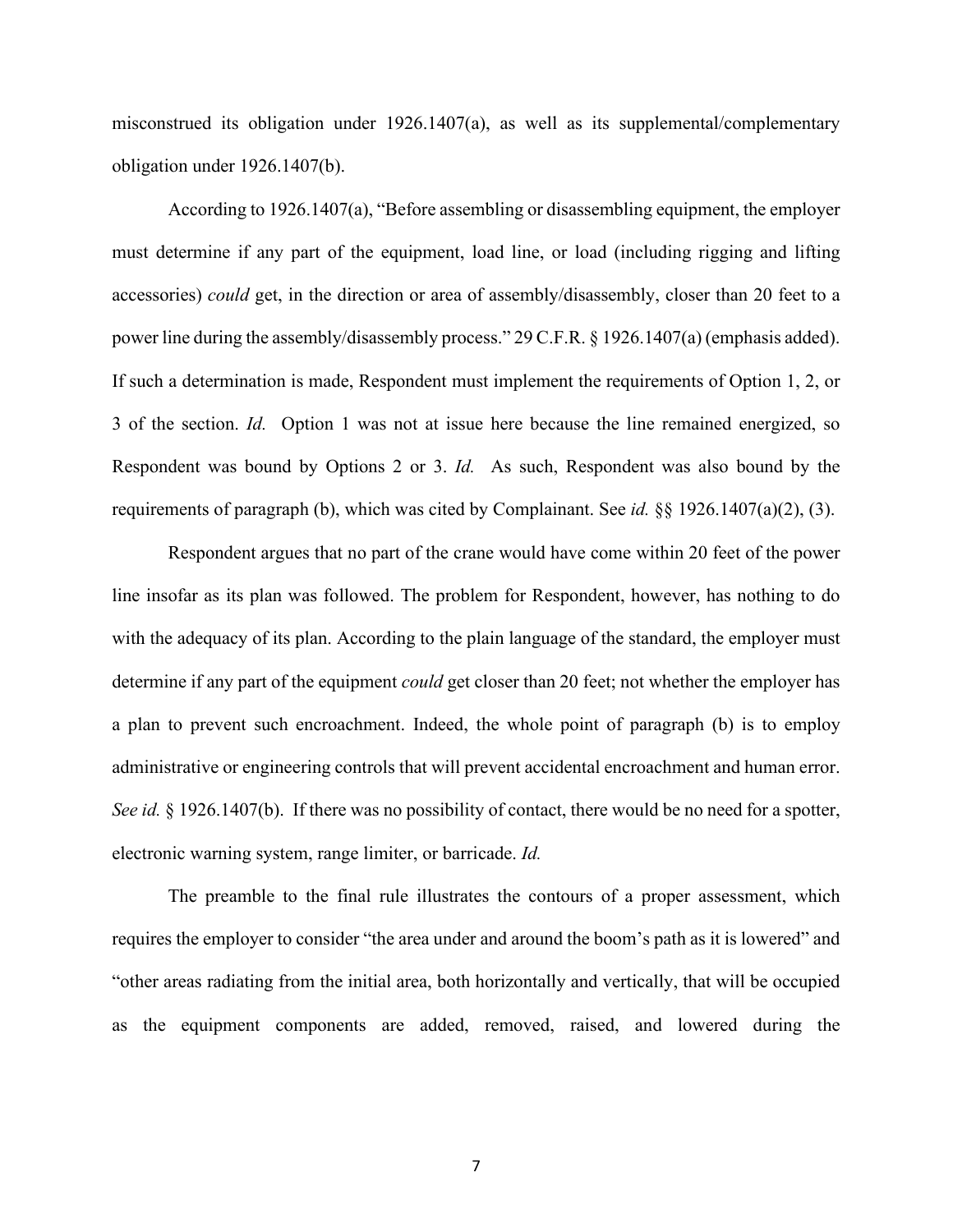assembly/disassembly process." Cranes and Derricks in Construction, 75 Fed. Reg. 47906, 47946

(August 9, 2010). The following example provides further clarity:

As stated in the preamble to the proposed rule, "direction" includes the direction that, for example, the boom will move as it rises into the air after the boom has been assembled on the ground. For example, the boom, when fully assembled on the ground, may be more than 20 feet from a power line. However, when raising it from the ground, it may get closer than 20 feet. Accordingly, under this language, the "direction" that the boom will travel as it is raised must also be evaluated for proximity to power lines.

 *Id.* Based on this understanding, the Court finds Respondent's argument incorrectly interprets 1926.1407(a), concluding that the secondary protections in 1926.1407(b) did not apply. It was  $line<sub>1</sub>$ clearly *possible* for equipment to approach/contact the power line within the 20-foot distance boundary, because that actually occurred. In fact, even without the unfortunate accident, the record clearly established that the crane equipment could have easily come into contact with the power Therefore, Respondent's argument that the secondary/complementary protections of 1926.1407(b) were not applicable is rejected.

 and his crew actually considered secondary precautions to ensure encroachment within 20 feet would not occur. Specifically, Mr. Ray and Mr. Benson both testified J.L. was serving as a spotter. is also supported by Respondent's expert report, which indicated potential minimum clearances of 14.6- to 16-feet, depending on where the jib was set on the trailer. (Ex. R-36 at TNT000409). Thus, the Court finds Respondent was required to comply with 1926.1407(b)(3). Despite Respondent's current argument on that point, the record establishes that Benson (Tr. 340, 254). Considering the power line's proximity to the crane, both J.L. and Mr. Ray expressed reservations about the plan to disassemble the crane in the location suggested by Mr. Benson. (Tr. 216). Thus, at the very least, the crew *acted* as if encroachment *could* happen. This

 In order to comply with 1926.1407(b)(3), Respondent needed to implement one of the five additional options listed under the standard (and reproduced above). The only option mentioned at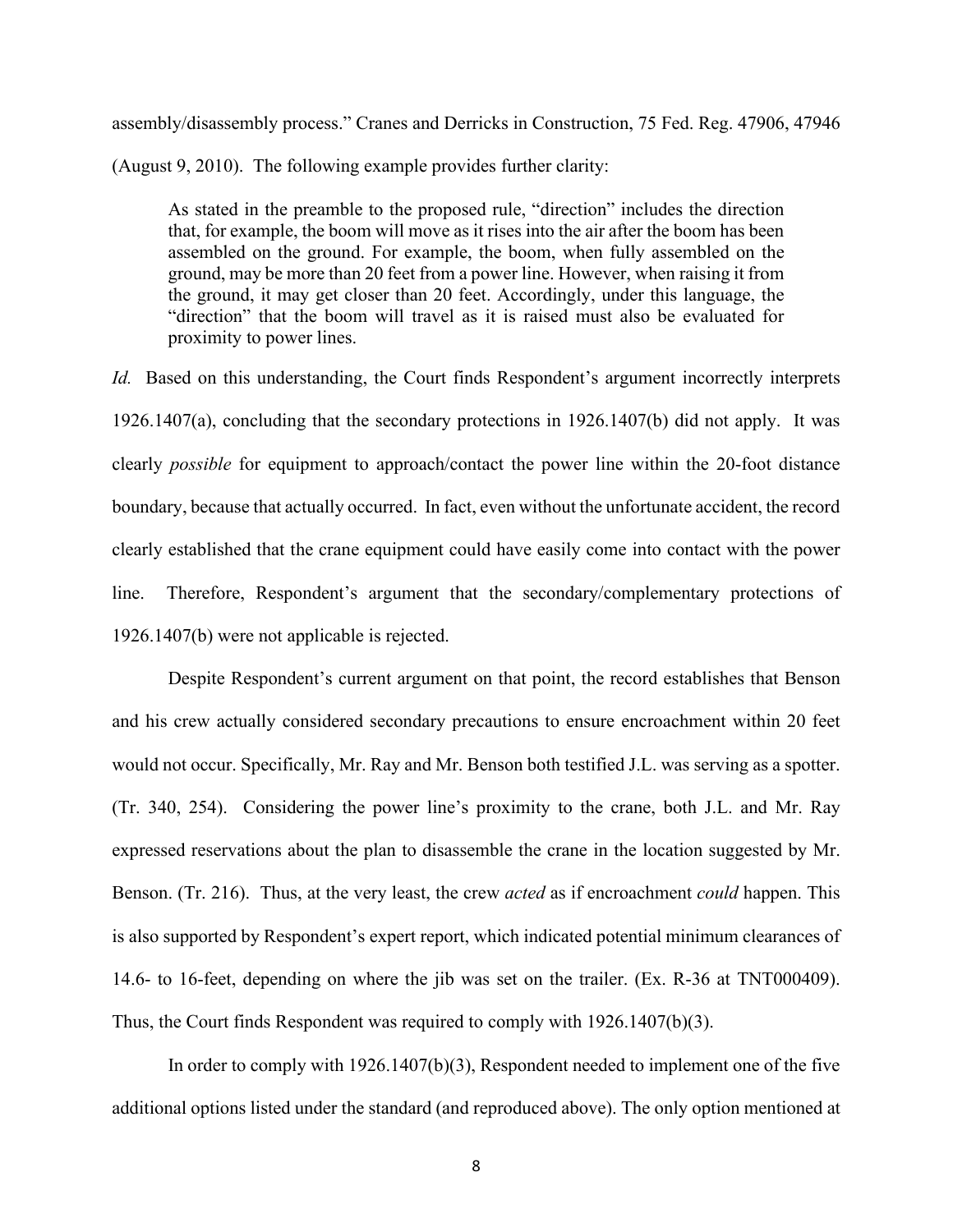trial was (i), which requires a dedicated spotter.[19](#page-21-0) Any argument that J.L., who was holding the becket, was the dedicated spotter for the crane must fail. A dedicated spotter's "sole responsibility is to watch the separation between the power line and the equipment, load line and load (including rigging and lifting accessories), and ensure through communication with the operator that the applicable minimum approach distance is not breached." 29 C.F.R. § 1926.1401. J.L. did not have the sole responsibility of watching equipment; he was also responsible for maintaining tension on the hoist line. This additional responsibility interfered with his ability to communicate with the operator, as evidenced by Ray's testimony that spotters/riggers use hand signals to communicate and Benson's testimony that he could not hear J.L. yelling at him to "swing" the boom away from the power line. (Tr. 200, 331). In fact, despite Ray's and Benson's post-accident assertions, J.L. and Mr. Ryan told CSHO Beck there was no dedicated spotter at the time of the accident. (C-20 at DOL 00204, 00207).

Based on the foregoing, the Court finds Respondent violated the terms of the standard because it failed to employ additional measures when the crane and its associated equipment could get within 20 feet of an energized power line.

## **Citation 1, Item 2**

Complainant alleged a serious violation of the Act in Citation 1, Item 2 as follows:

29 CFR 1926.1407(d): Assembly/disassembly inside Table A clearance prohibited. Part of a crane/derrick, load line, or load (including rigging and lifting accessories), whether partially or fully assembled, was closer than the minimum approach distance under Table A (see 1926.1408) to a power line.

On or about May 15, 2016, employees attempted to disassemble the 275-ton crane to place the boom on a flatbed truck parked below a 14,400 volt energized power

<span id="page-21-0"></span><sup>&</sup>lt;sup>19</sup>. Benson testified the crew did not employ any of the other options. (Tr. 332).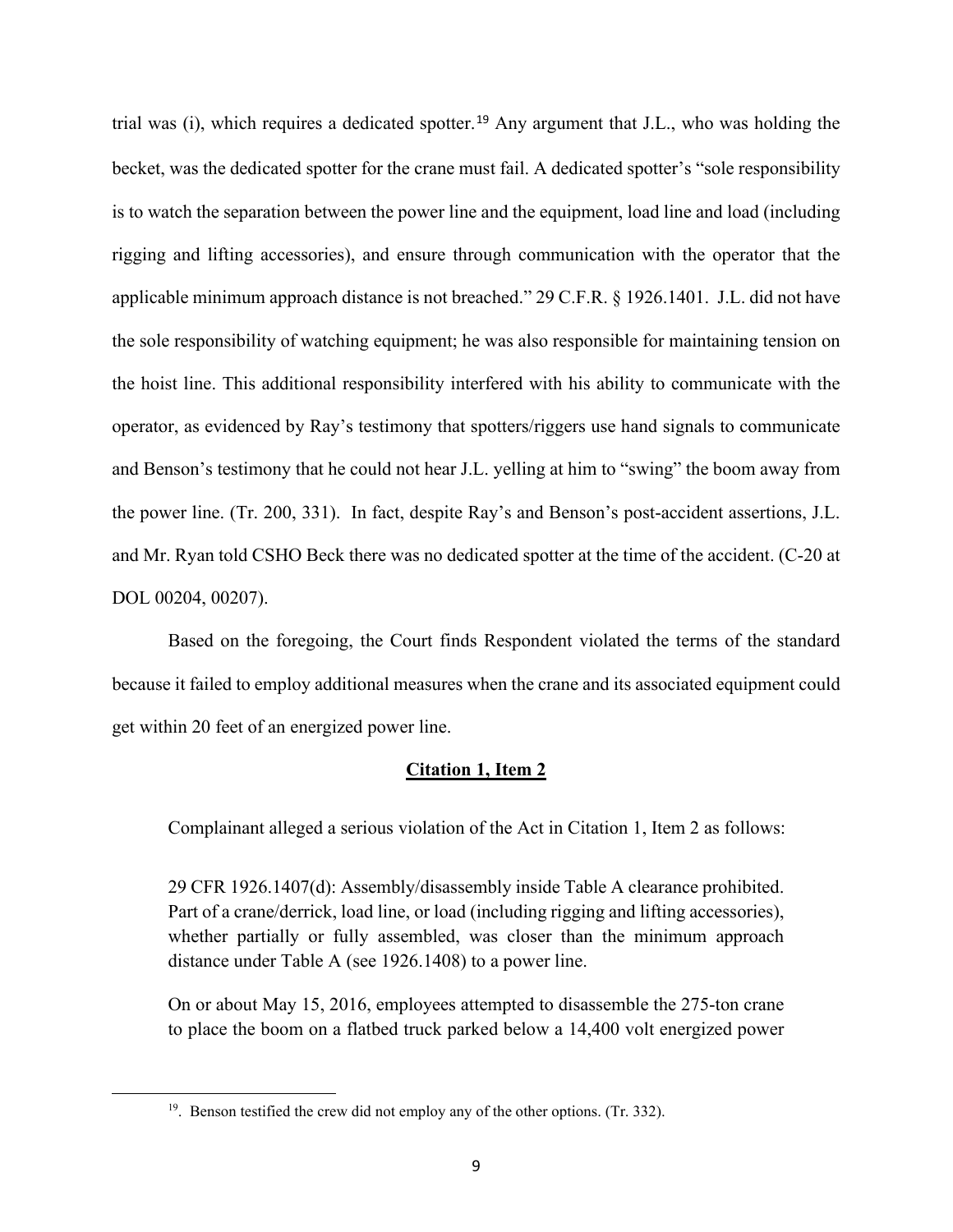line. The load line came in contact with the power line, exposing employees to the hazards of electrical shock.

Note: Disassembling cranes under power lines is prohibited under 1926.1407(c) of this section.

*See* Citation and Notification of Penalty at 7.

#### The Standard Was Violated

 deenergized nor grounded. Thus, Respondent had to ensure no part of the crane came within the was booming down, he violated the minimum clearance distance mandated by Table A.<sup>[22](#page-22-2)</sup> There is no serious dispute about whether this standard was violated.<sup>20</sup> The requirements of 1926.1407(d) are straightforward: no part of a crane, load line, or load is allowed closer than the minimum approach distance under Table A unless the employer has confirmed the power line has been deenergized and grounded. 29 C.F.R. § 1926.1407(d). The power line at issue was neither distance provided in Table A. Unfortunately for J.L., as Benson lowered the boom, he failed to swing it over according to the agreed-upon plan and contacted the power line with the hoist line of the crane.[21](#page-22-1) (Tr. 93, ; Ex. R-36; C-16 at DOL00182). Because Benson contacted the line as he Accordingly, the Court finds Respondent violated the terms of the standard.

## **Respondent's Employees Were Exposed to a Hazard**

 BNA OSHC 2002, 2003 (No. 504, 1976). There is no question J.L. and Benson occupied the zone of danger, as they were both in physical contact with the equipment that contacted the power line.<br><sup>20</sup>. Respondent does not address the requirements of 1926.1407(d) in either its original or supplemental post-For Complainant to establish this element, he must show Respondent's employees were exposed to, or had the potential to be exposed to, the zone of danger. *See Gilles & Cotting, Inc.*, 3

<span id="page-22-0"></span><sup>&</sup>lt;sup>20</sup>. Respondent does not address the requirements of 1926.1407(d) in either its original or supplemental post-

<span id="page-22-1"></span>point on the hoist line where contact was made. (Tr. 582-583).<br><sup>22</sup>. Respondent was working near a 14-kilovolt line, which requires a minimum clearance distance of 10 feet. trial brief.<br><sup>21</sup>. Benson insisted the hoist line did not touch the power line; however, Respondent's expert identified the point on the hoist line where contact was made. (Tr. 582-583).

<span id="page-22-2"></span>*See* 29 C.F.R. § 1926.1408, Table A.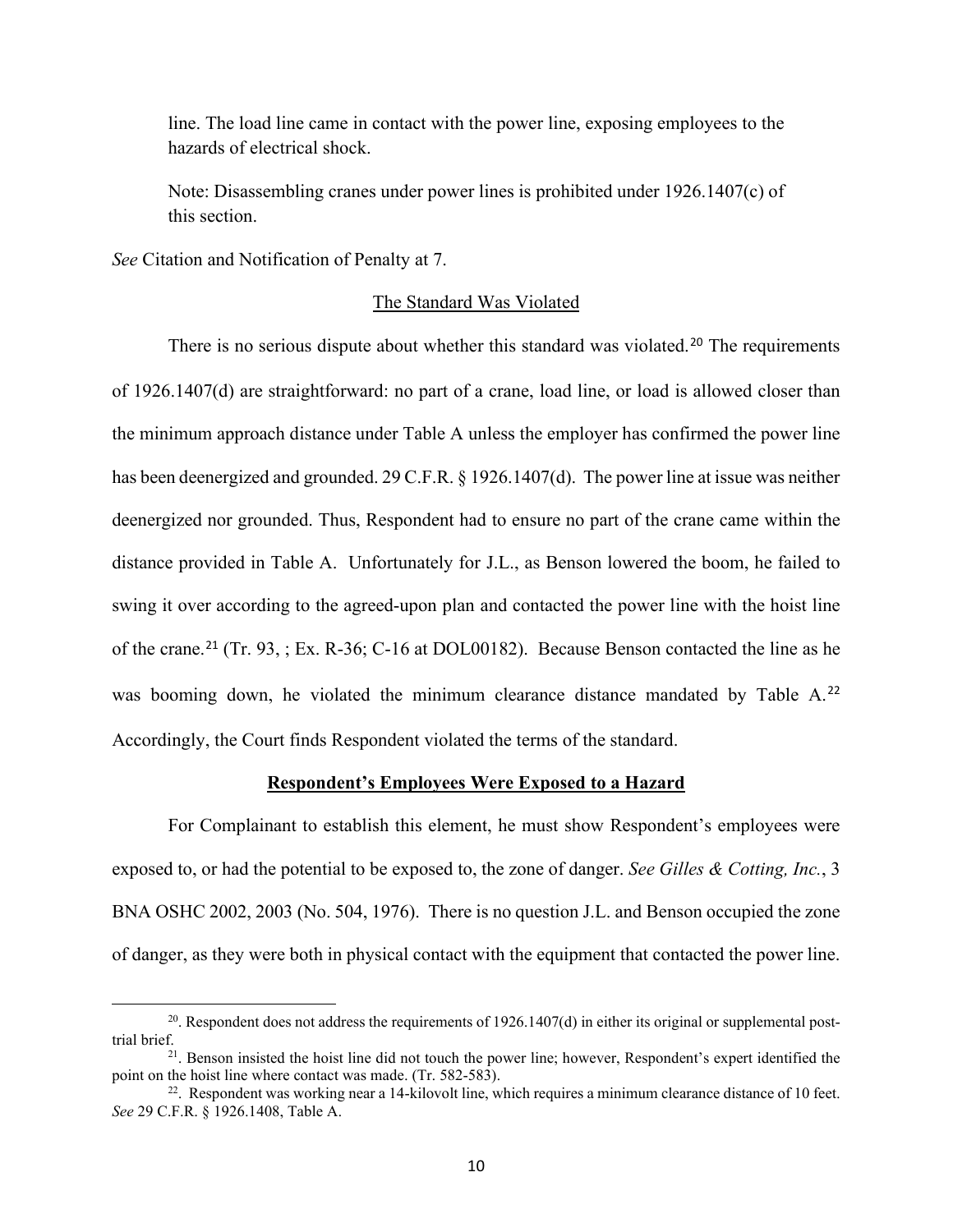Respondent's employees were about to disassemble the crane in an area where portions of the block. (Ex. R-4; R-36 at TNT000408-409). By swinging the boom 90 degrees to the right, the (Tr. 206). the crane could have (and did) contact the power lines. The process of disassembly required Benson to first swing the boom of the crane 90 degrees from the position it was in after removing boom was supposed to point toward an adjacent field, away from the power line. (*Id.*). The power line was located towards the rear of the crane truck and in front of the flatbed where Benson was supposed to lay down the jib for removal. (Tr. 206). After that, Benson was supposed to "boom down" the crane to its lowest possible point and then swing it back over the flatbed truck for disassembly. (Tr. 206). Mr. Ray drove the flatbed and was directed by Mr. Ryan, who positioned himself at the back of the flatbed to assess where the truck needed to be parked to receive the jib.

 boom, had it been set down, would have been roughly 16 feet away. (Ex. R-36 at TNT000409). This was clearly within the 20-foot buffer zone identified in 1926.1407(a), which required the use Given that the boom and cable were located directly overhead of Mr. Ray and Mr. Ryan when the cable contacted the power line, the Court finds they were also within the zone of danger. According to Respondent's expert, the flatbed was roughly 10 feet from the power line, and the of additional protective measures. According to Benson, the crane was not equipped with a warning/shutdown system, and both J.L. and Mr. Ryan told CSHO Beck the crew did not have, nor did they discuss, the use of a dedicated spotter. (Tr. 331; Ex. C-20). In light of these conditions, and Respondent's failure to properly address them, the Court finds all crew members were exposed to the hazard of electric shock as a result of the violative conditions described in Citation 1, Items 1 and 2.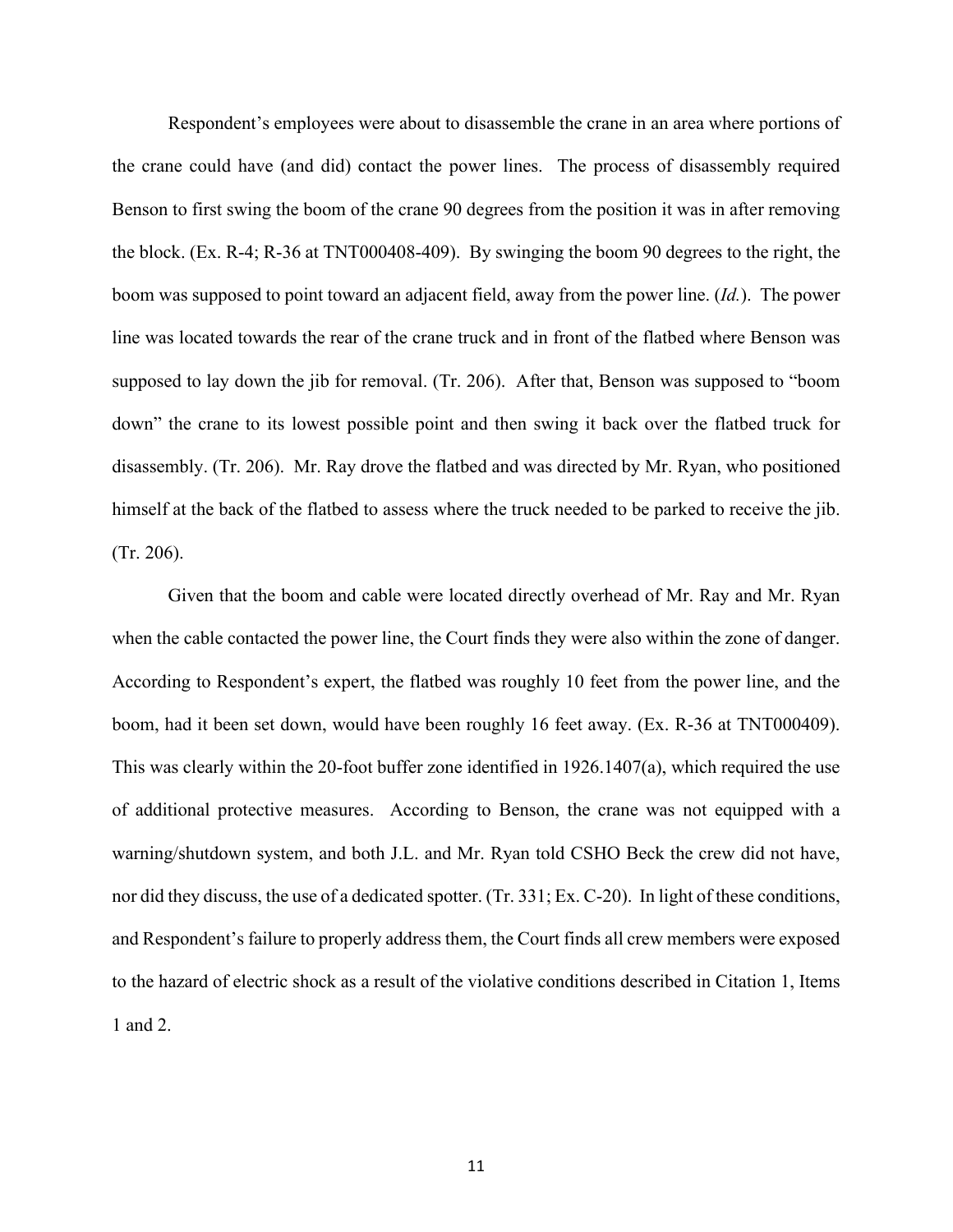## **Complainant Failed to Prove Respondent Had Knowledge of the Condition**

Fifth Circuit precedent.<sup>[23](#page-24-0)</sup> Respondent, on the other hand, contends Benson was not a supervisor, because he was not designated as such by Respondent, nor did he exercise responsibilities supervised such that his actions on the day of the accident were not foreseeable. While the Court Complainant contends Respondent knew or could have known of the above-discussed violations under two theories: (1) Benson was a supervisor, and knowledge should be imputed to Respondent through him according to Commission precedent; and (2) Benson's conduct was foreseeable due Respondent's failure to train, supervise, and discipline, and thus imputable under consistent with that role. Further, Respondent argues Benson was adequately trained and finds Benson was a supervisor for the purposes of the Act, it also finds Complainant failed to prove his actions were foreseeable. Thus, the Court finds Complainant failed to establish that Benson's knowledge of the violations should be imputed to Respondent.

### Benson Was Acting as a Supervisor

 formal titles nor the ability to hire and fire control the determination of whether an employee is employer has empowered a foreman or other employee to exercise on its behalf." *Id.* Such indicia Respondent disputes Complainant's determination that Benson was acting as a supervisor at the time of the accident. Specifically, Respondent argues its crane operators are not designated as supervisors; do not have the ability to hire, fire, or discipline; and that Benson was not treated as a supervisor by CSHO Beck during the inspection. According to the Commission, neither acting as a supervisor. *See Rawson Contractors*, 20 BNA OSHC 1078 (No. 99-0018, 2003). Instead, supervisory status "can be established on the basis of other indicia of authority that the

<span id="page-24-0"></span> $^{23}$ . Because this case took place within the boundaries of the Fifth Circuit, the Court is obliged to apply Fifth Circuit precedent. *See Farrens Tree Surgeons, Inc.*, 15 BNA OSHC 1793, 1794–95 (No. 90-998, 1992) (holding that Commission typically applies precedent of circuit to which a case is "highly probable" to be appealed, even though it may differ from Commission precedent).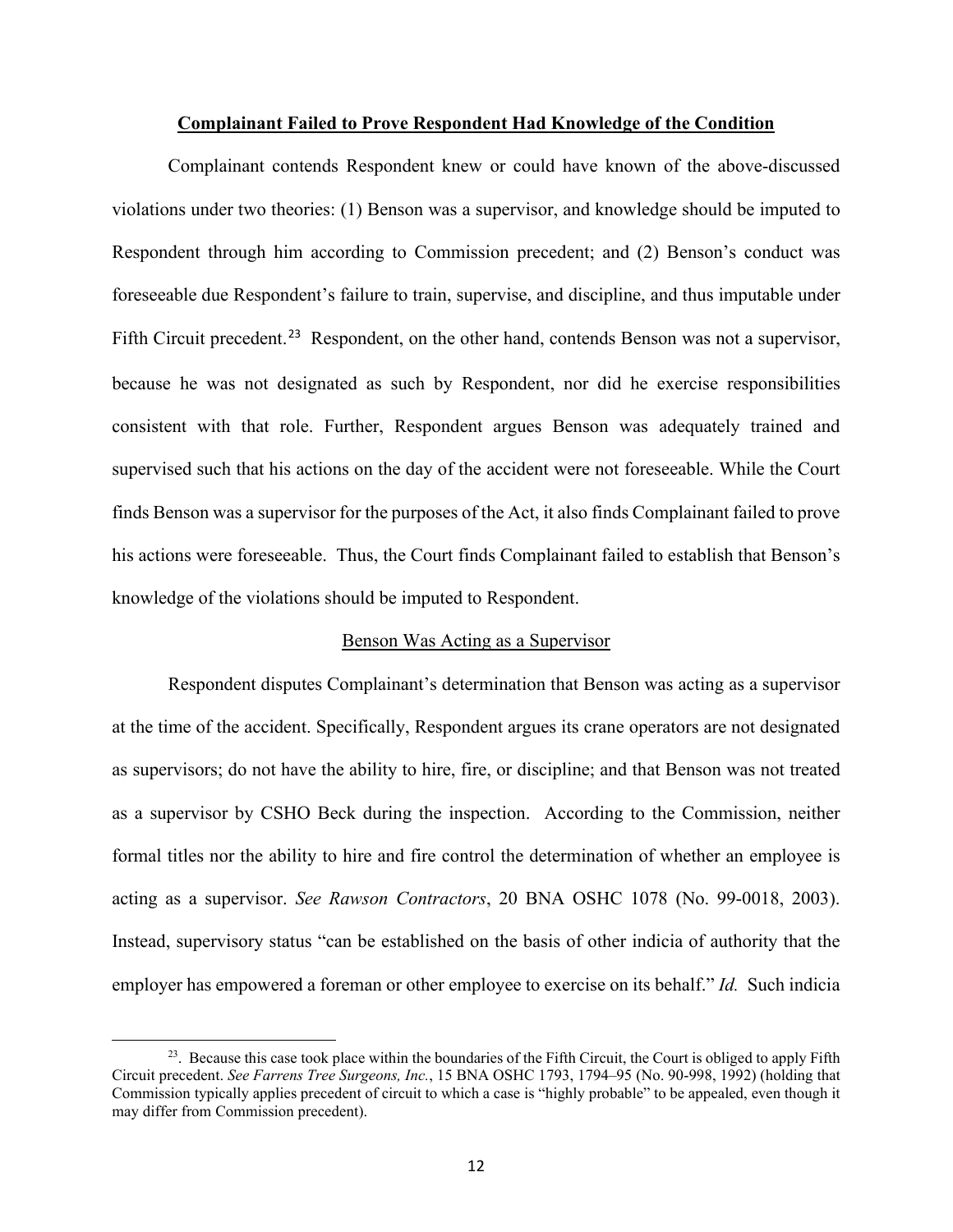include supervising work activities, taking all necessary steps to complete assignments, and ensuring work is performed in a safe manner. *Id. See also Kern Bros. Tree Service*, 18 BNA OSHC 2064 (No. 96-1719, 2000) (knowledge of crew leader who was responsible for seeing that the work was done safely and properly was imputed to employer even though he had no authority to actually discipline an employee). Supervisory status can also be delegated, or exercised, on a temporary basis. *Id.* 

 (Ex. R-11 at TNT000170, 171). According to Troy Pierce, Respondent's VP of Health, Safety, removed from a worksite. (Tr. 387). This is a marked difference from riggers and rigger drivers, who are supposed to "assist the crane operator on job tasks during the operation of the crane . . . ." According to the crane operator job description, even though an operator has no "direct reports", his duties include "ensur[ing] safety first, along with safe lifting of the load"; "determin[ing] signal person understands and performs proper hand signals"; and completing field tickets to be turned into the branch office, including determinations of additional charges to clients. and Environment (HSE), although crane operators are not officially designated supervisors, they can report employees to dispatch or branch managers to have the non-compliant employee (Ex. R-11 at TNT000174). The fact that operators are expected to ensure worksite safety and assess employee understanding of work plans and practices indicates some delegation of supervisory authority, especially in the absence of other supervisory personnel.

 Additionally, Benson himself came to understand he was acting as the on-site supervisor (Tr. 317, 336). While that fact alone is not conclusive, it is consistent with his actions, the crew's actions, As it relates to this worksite, Benson created the work plan and job safety analysis (JSA), and dictated to the crew how the disassembly work would be carried out. (Tr. 214–17). and the delegation of crane operator authority in Respondent's policies described above.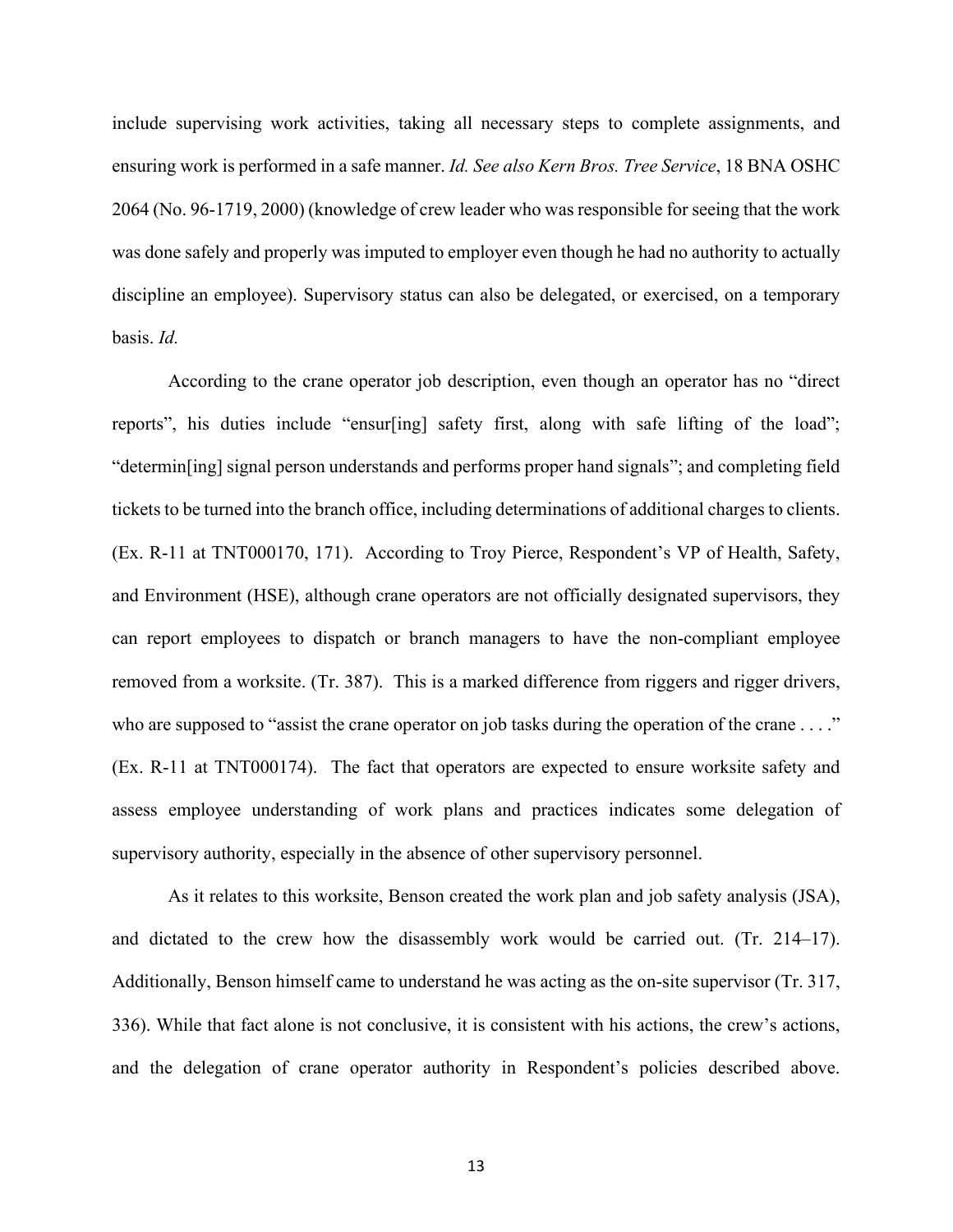Accordingly, the Court finds Benson was serving as a supervisor on this jobsite for the purposes of the Act.

#### Foreseeability Under *Yates*

 showing a supervisor had actual or constructive knowledge of a subordinate's, or in this case, his Commission precedent, a supervisor's knowledge of his own misconduct is imputed to the liability). To prove a supervisor's misconduct was foreseeable, Complainant must show the For Complainant to prevail, he must prove that Benson's knowledge of the violative conditions should be imputed to Respondent. *See Tampa Shipyards, Inc.*, 15 BNA OSHC 1533 (No. 86-360 *et. al.*, 1992) (holding actual or constructive knowledge of a supervisor can be imputed to the employer). According to Commission precedent, Complainant establishes this element by own conduct. *See A.P. O'Horo Co.,* 14 BNA OSHC 2004, 2007 (No. 85–369, 1991); *Deep S. Crane & Rigging Co.*, 23 BNA OSHC 2099, 2102 (No. 09-0240, 2012) (noting that under employer). In the Fifth Circuit, however, Complainant must show the supervisor's misconduct was foreseeable. *See W.G. Yates & Sons Constr. Co. v. OSHRC*, 459 F.3d 604 (5th Cir. 2006) (finding Commission precedent imputing supervisor's knowledge of his own misconduct impermissibly shifts burden of proof away from Secretary and, therefore, constitutes strict employer's safety policies, training, and disciplinary practices were deficient. *Id.* at 608–609). The Court finds Complainant failed to make such a showing.

 First, Complainant attempts to argue *Yates* does not apply to the circumstances of this case. In *Yates*, the Fifth Circuit noted it did not intend to alter the analysis of the "ordinary case", wherein a supervisor's knowledge of his subordinate's misconduct is imputable to the employer without further analysis (at which point the burden shifts to the employer to prove unpreventable employee misconduct). *See id.* at n.7; *see also Calpine Corp. v. OSHRC*, 774 Fed. App'x. 879 (5th Cir. 2019)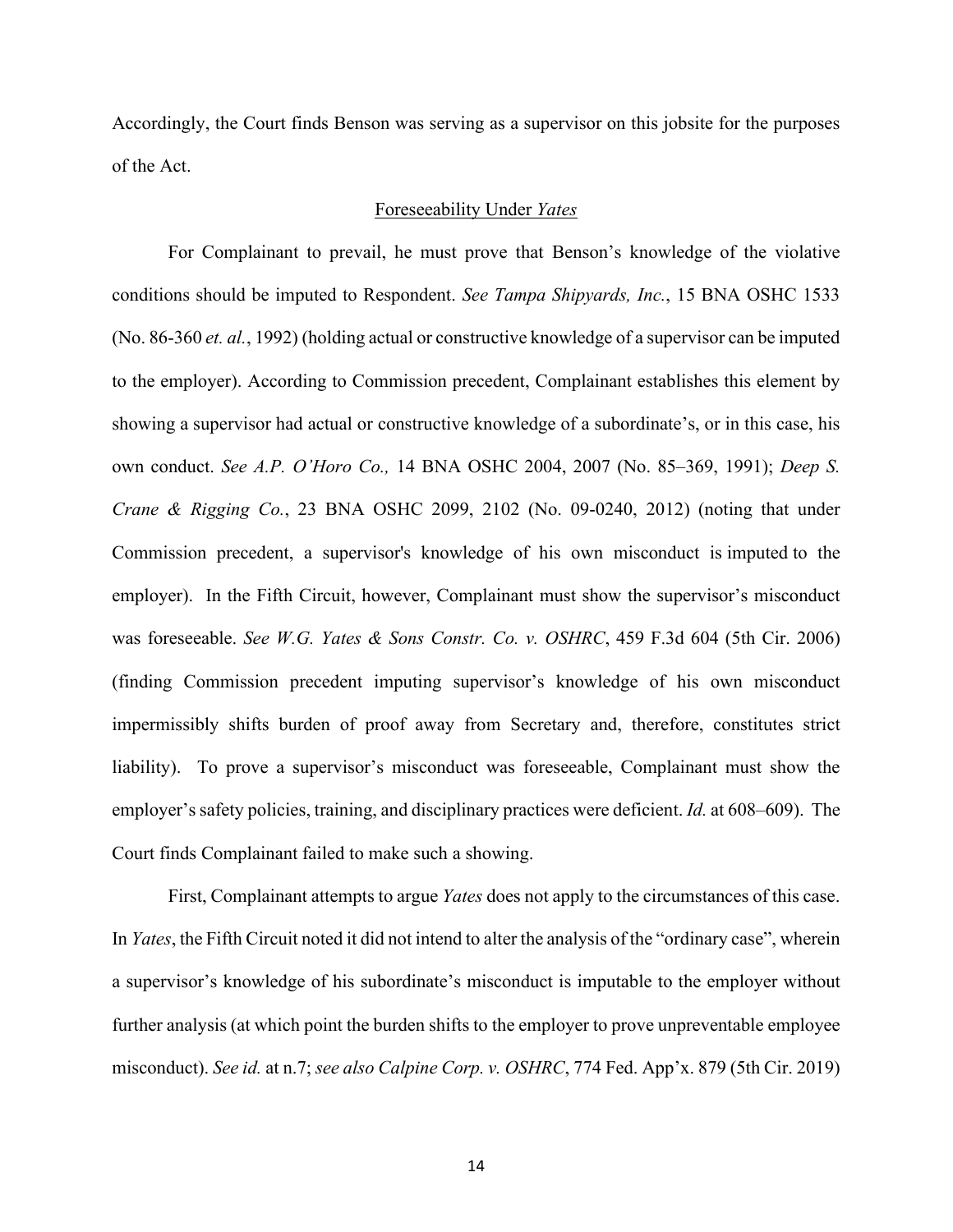(unpublished) (reiterating the rule in the ordinary case but also noting hazardous condition did not arise from supervisory misconduct). Refining that point, the Eleventh Circuit held the knowledge of a supervisor, who is both engaged in misconduct and observes a subordinate employee engaged in the same misconduct, is imputable to the employer because it constitutes the "ordinary case" discussed in footnote 7 of *Yates*. *See Quinlan d/b/a Quinlan Enters. v. Secretary, U.S. Department of Labor*, 812 F.3d 832 (11th Cir. 2016). It is this distinction Complainant latches onto in support of its argument that *Yates* does not apply. This Court disagrees for two reasons.

First, the Fifth Circuit did not discuss the proper analysis for when both supervisor and subordinate are simultaneously engaged in the same misconduct. Indeed, as noted by the Eleventh Circuit in *Quinlan*, the facts in *Yates* were different than those before the Eleventh Circuit: the supervisor in *Quinlan* was engaged in the same misconduct as his subordinate, whereas the supervisor was engaged in different misconduct than his subordinates in *Yates*. As noted by the *Quinlan* court, the Fourth Circuit was confronted with a situation where the supervisor and subordinate were both engaged in the same misconduct and nonetheless held imputation of the supervisor's knowledge of his misconduct in that circumstance was improper without further analysis. *See Quinlan*, 812 F.3d at 840 (citing *L.R. Willson & Sons, Inc. v. OSHRC,* 134 F.3d 1235 (4th Cir.1998)). Thus, this Court refuses to extend the rationale of the Eleventh Circuit to the clear rule laid down by the Fifth Circuit in *Yates*.

 Second, regardless of whether the Fifth Circuit would adopt the Eleventh Circuit's rationale, this Court does not find it applicable to this set of facts. Benson, acting as a supervisor, out, from where the crane and trucks would be located to having J.L. hold the becket at the end of planned the process of disassembly and dictated to the other employees how it would be carried the hoist cable while he moved the boom into position. Subsequently, it was Benson who failed to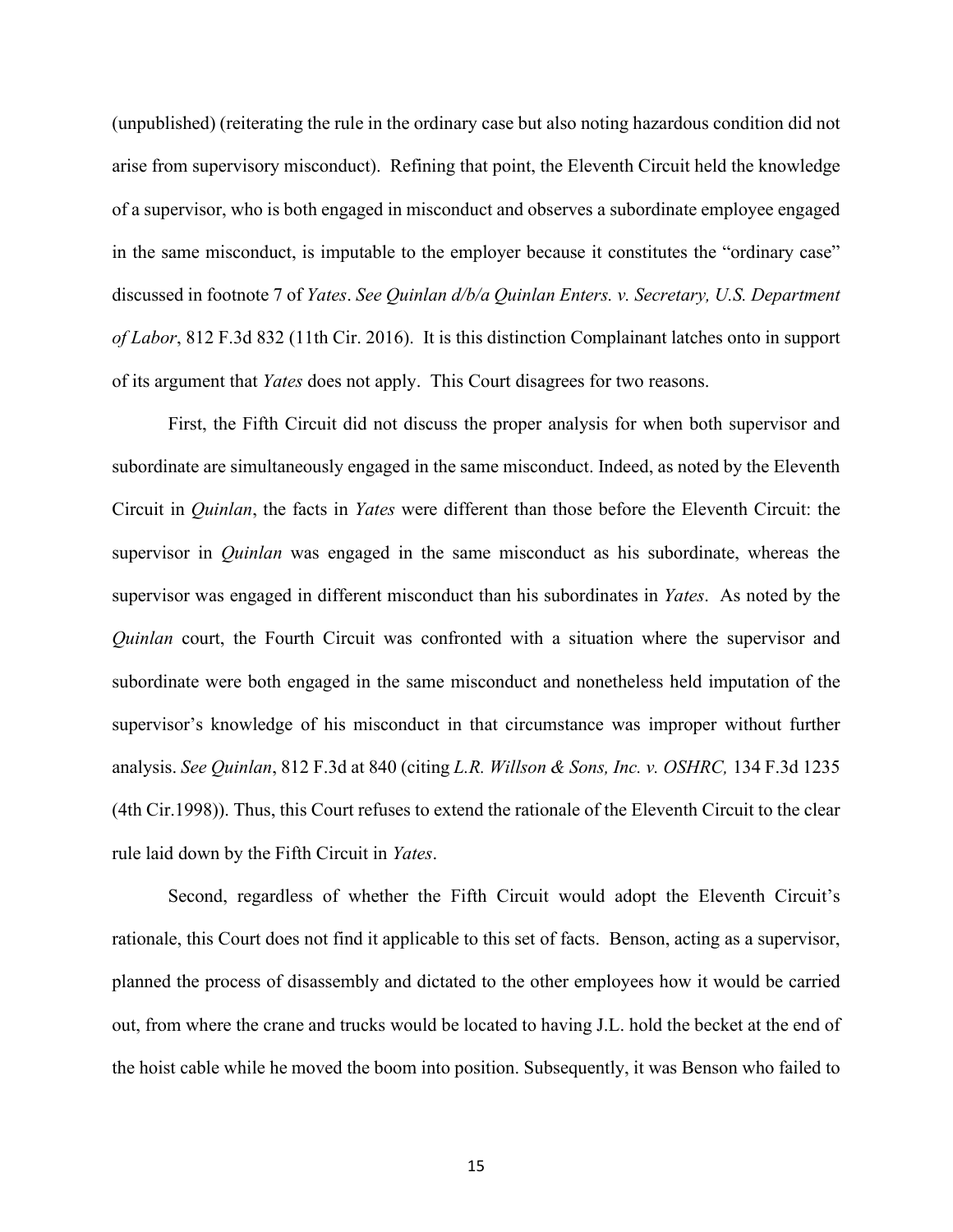minimum approach distance was the crane operator, Benson, who was at the controls of the crane to the hazard caused by the violation, but presented no evidence to suggest any other employee was engaged in the violative conduct identified in the Citation. Complainant's argument that *Yates*  is not applicable to this case is rejected. comply with the plan when he lowered the boom before swinging it over the adjacent field, which sent the hoist cable into the power lines. As noted in Respondent's own position description, the operator is responsible for "ensur[ing] safety first, along with safe lifting of the load", which presumably includes identifying additional protective measures when working within 20 feet of an energized power line. Likewise, the only person capable of preventing encroachment into the and should have been paying attention to his signal man. As such, the only individual engaged in violative conduct here was Benson. Complainant established that other employees were *exposed* 

#### Benson's Actions Were Not Foreseeable

 training, or discipline in order to prove Benson's actions were foreseeable. Complainant argues communicated through weekly and periodic trainings and is enforced through workplace audits As noted above, Complainant must show a deficiency in Respondent's safety policy, Respondent's safety program is little more than a paper program, which says more than it actually does. Specifically, Complainant argues: (1) Respondent's rules are nothing more than a rote reproduction of the OSHA standards; (2) Respondent failed to provide Benson with appropriate training; and (3) Respondent did not appropriately audit worksite practices or punish transgressions when identified. Respondent contends it had a robust written safety program that is and disciplinary action. Based on the evidence presented, the Court finds Complainant failed to prove Respondent's safety policies, training program, or disciplinary actions were deficient.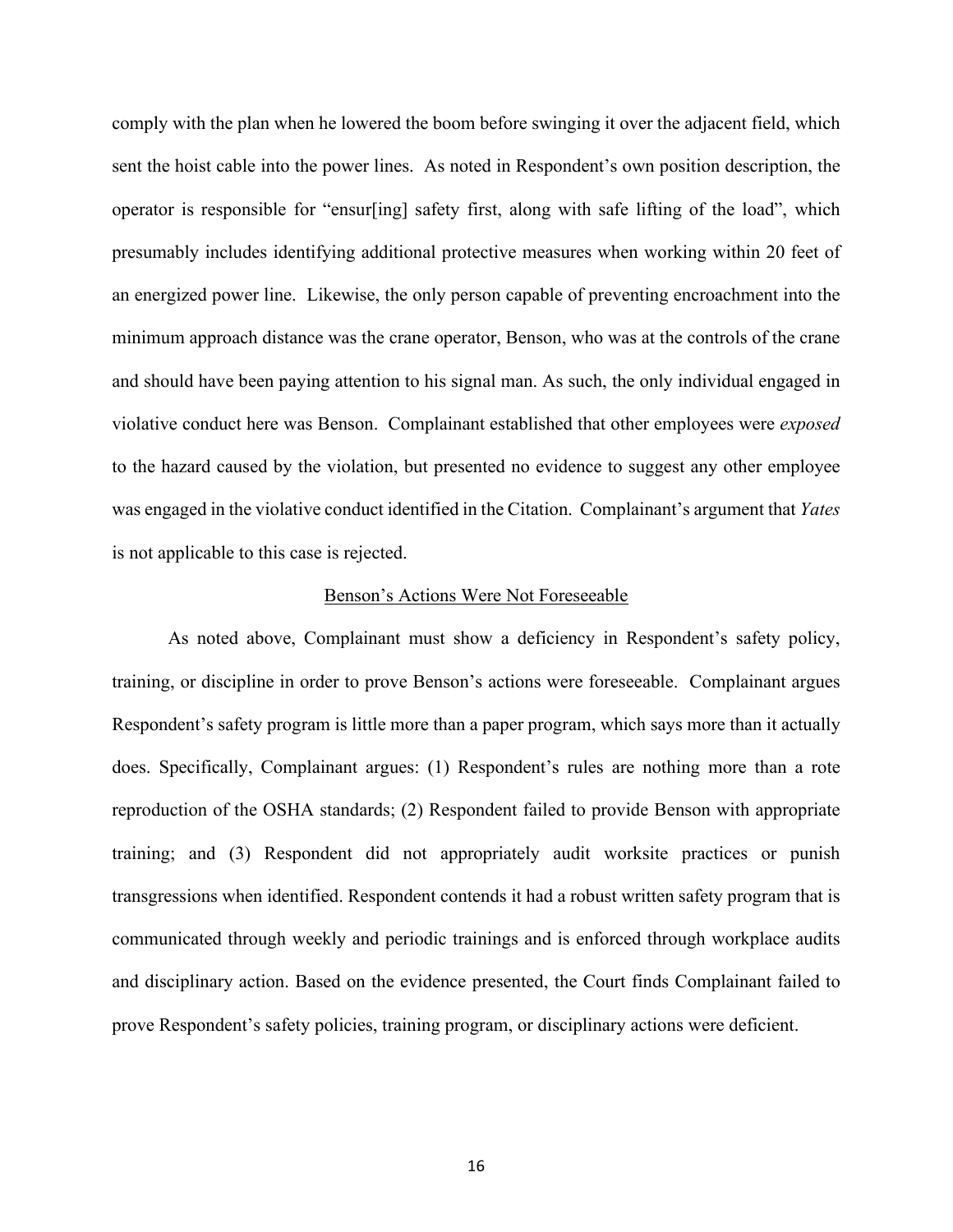TNT000132). Complainant failed to present sufficient evidence for this Court to conclude that Respondent's safety policy is extensive and has rules that specifically govern the conduct identified in the Citation. The policy tracks the language of the standard's requirements but does not merely reproduce the standards themselves—it is specific so as to guide employee behavior. *See Mosser Construction Co.,* 15 BNA OSHC 1408, 1415 (No. 89-1027, 1991) (holding a work rule must be clear enough to eliminate employee exposure to the hazard). Specifically, it indicates what the minimum approach distance is for power lines, requires supplemental requirements for any activities occurring within 20 feet, and identifies what those requirements are. (Ex. R-2 at Respondent's rules governing crane operation near power lines were insufficient.

Regarding training, Complainant argues Respondent failed to show it provided Benson with training that covered operating a crane near power lines. For the most part, Complainant relies on Benson's testimony, wherein he claimed he did not receive such training from Respondent. This line of argument is problematic for two reasons: (1) it does not properly characterize Benson's testimony; and (2) Respondent's reliance on third-party training does not translate to a failure to meet its obligation to ensure Benson was properly trained.

 with TNT's policy, which requires maintaining a 20-foot distance from power lines while operating a crane. (Tr. 345). Benson was also an actively certified NCCCO crane operator. (Tr. 341). Benson initially testified he did not receive high power line training from TNT and that he never received a safety manual at any point. (Tr. 343). On the very next page of the transcript, however, Benson clarified he received power line training while he worked for TNT, albeit through the Houston Area Safety Council. (Tr. 344; Ex. R-41 at TNT000777). He also noted he had received similar training through his previous employer and understood and was able to comply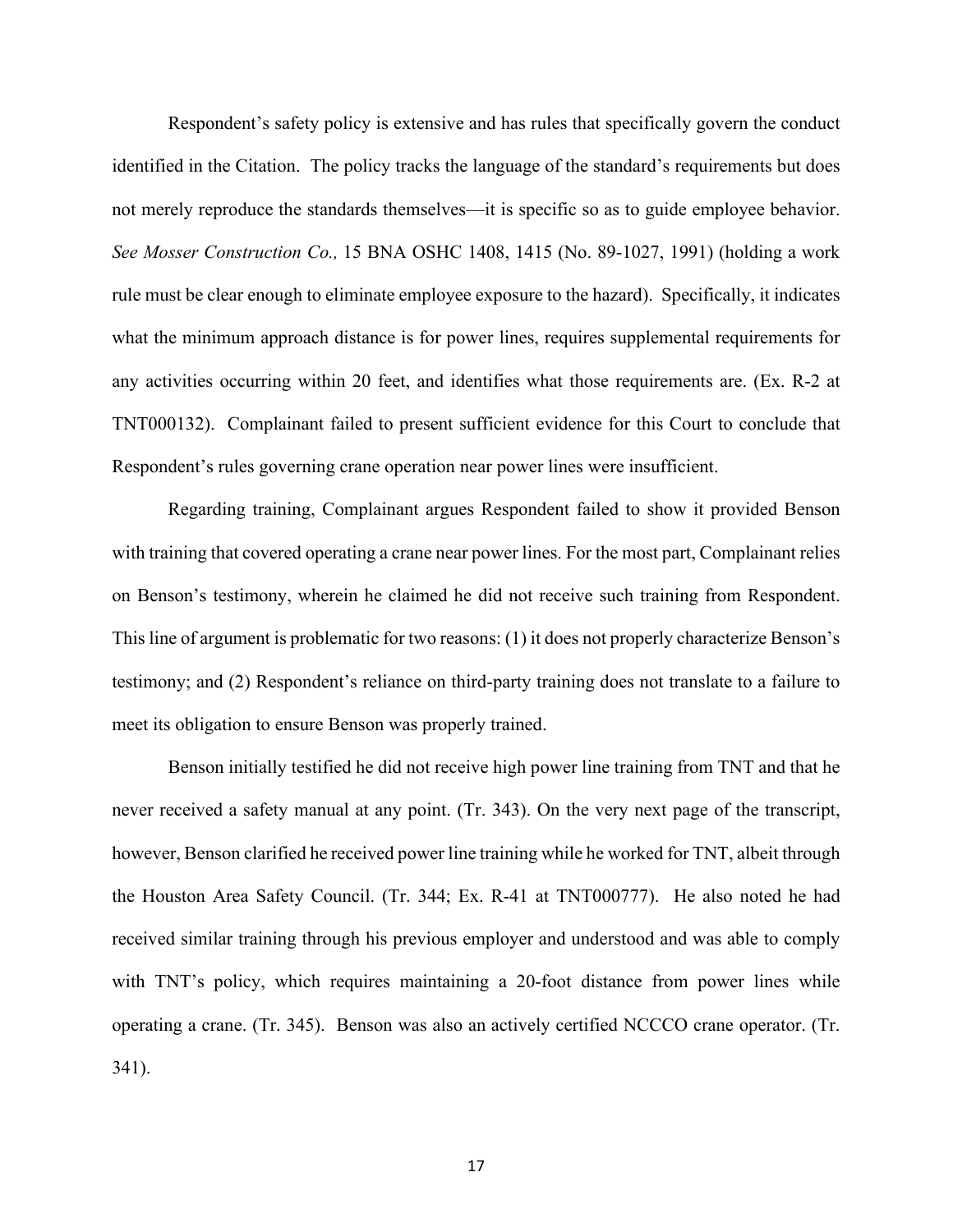In addition, subsequent testimony by four company representatives contradicted Benson's testimony that he did not receive training from Respondent. Mr. Pierce testified Benson received test, both of which had to be satisfactorily completed prior to operating a crane in the field. (*Id.*; certifications, including the training he received through the safety council, which covered power line training. (Tr. 589). Mr. Arnold also testified he was familiar with Benson's skills and abilities training of Benson, which included power line safety and encroachment distances. (Tr. 596). company handbooks, including safety manuals, during his orientation and provided evidence to that effect. (Tr. 407; Ex. R-47 at TNT000233). Further, Pierce testified Respondent also tested the competencies of all new employees to ensure they possessed the skills and qualifications they claimed to have. (Tr. 412-414). This included a field test on a crane in the yard, as well as a written Ex. R-2) Jamie Arnold, the Marshall branch manager, testified that he verified Benson's before he started with Respondent. (Tr. 588). Third, Jeff Bonner testified he conducted the onboard Though Complainant challenged his testimony, based on his inability to recall the time of such training, Bonner specifically recalled training Benson, which the Court found credible. (Tr. 597- 598). Finally, Mr. Ray also testified that Respondent provides employees with power line training. It was one of the first sessions he received "because we're around power lines so much." (Tr. 248).

The Court is convinced the foregoing illustrates Respondent met its obligation to ensure Benson was properly trained and understood company policy regarding operating a crane near power lines. Not only did Respondent verify Benson's prior experience and training through testing, it also ensured Benson continued to receive training either through weekly training presentations or through a verified third-party provider. (Tr. 589). *See LJC Dismantling Corp.*, 24 BNA OSHC 1478 (No. 08-1318, 2014) (holding that adequacy of instruction, training, and supervision should be assessed in light of prior work history and training and that it is Secretary's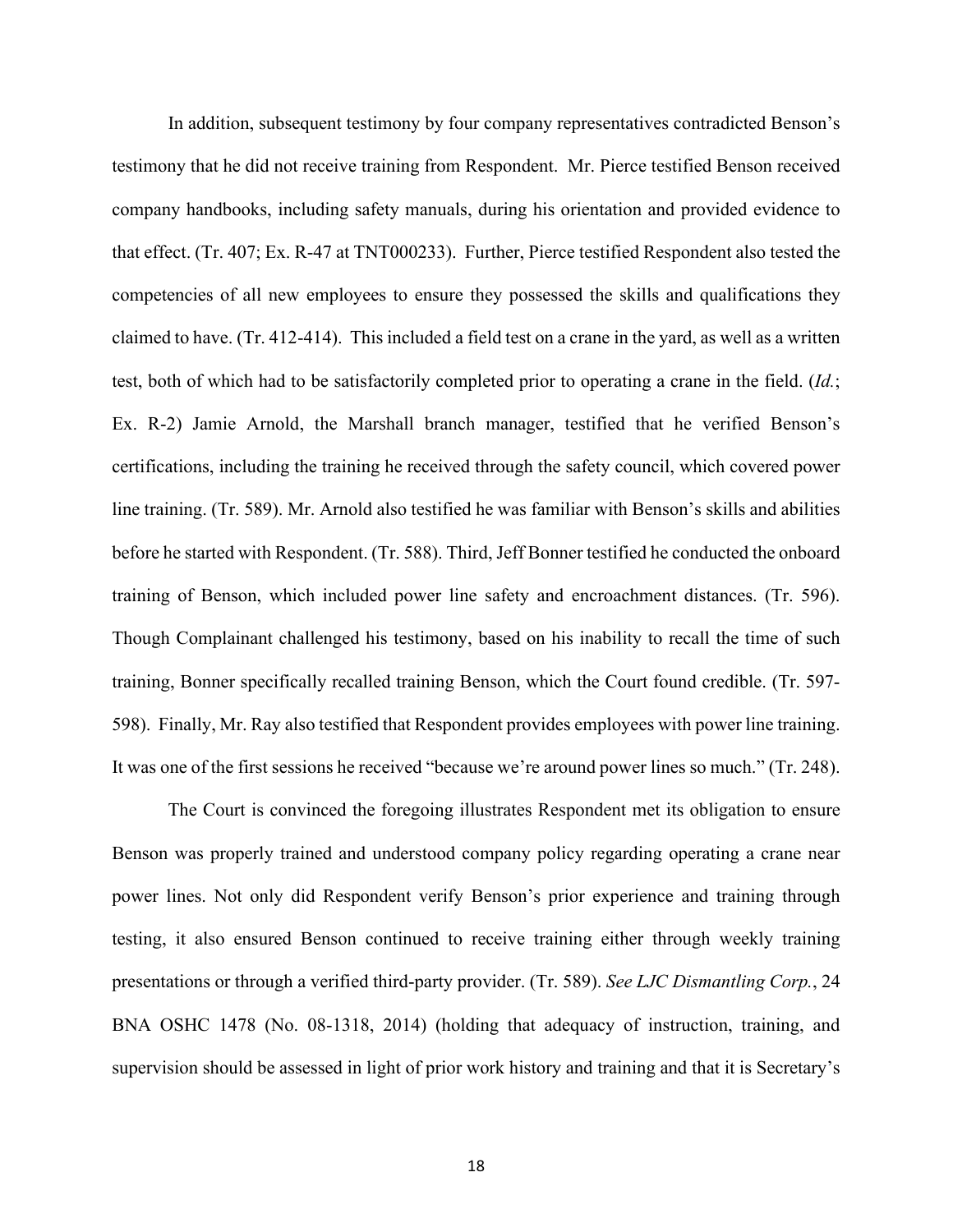*of Texas*, 25 BNA OSHC 1892 (No. 12-1045, 2016) (same). Complainant did not prove burden to show deficiency and additional training that would be required); *S.J. Louis Construction*  Respondent failed to ensure adequate instruction or communicate its safety policy regarding operating a crane near power lines.

 program was deficient. Mr. Pierce testified Respondent deploys branch managers, project Ray, who works in the field, testified that jobsite audits occurred regularly. (Tr. 266-67). *See also S.J. Louis*, 25 BNA OSHC 1892, *supra*. (program was sufficient which consisted of a full-time audits). Simply because one worksite was not audited over the course of a one-week project (that was originally scheduled to be completed in one day), does not mean the audit program, as a whole, Finally, Complainant contends Respondent's audit and disciplinary program were also deficient. Complainant's evidence in this regard is equally scant. Specifically, Complainant argues that because Respondent failed to audit the worksite where the accident happened, its audit managers, and safety professionals to conduct surprise and planned audits of various worksites. (Tr. 416). He also introduced samples of audits performed at those worksites. (Ex. R-49). Mr. safety director and five field safety supervisors that conducted random and scheduled field safety was deficient. Without more, the Court finds Complainant's evidence failed to establish the insufficiency of Respondent's audit program.

Similarly, the Court finds Complainant failed to prove Respondent's disciplinary program was insufficient. Again, Complainant relies on the lack of audits at this particular worksite as its sole evidence that Respondent's disciplinary program was insufficient. Absent a specific reason why Respondent should have sent an audit team to review Benson's work performance, the Court finds this line of argument unpersuasive. Respondent submitted a sample of disciplinary actions taken in response to violations of company rules, including Benson's ultimate termination. (Ex. R-